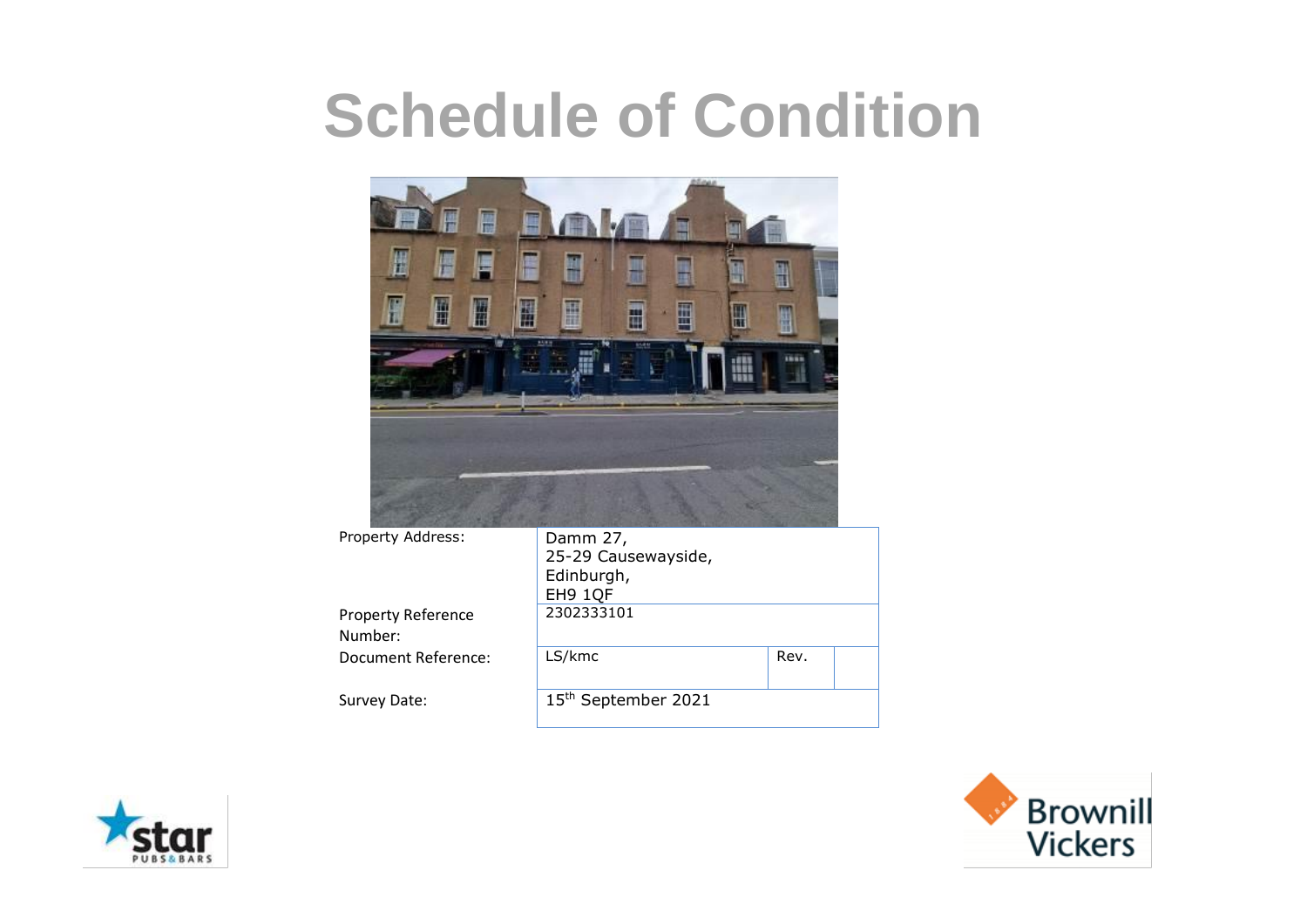#### A. Document Control Sheet.

This document was initially prepared by Brownill Vickers Limited on behalf of Star Pubs & Bars and, subsequent to the release of the initial document, revisions are made at regular intervals to reflect the requirements of Star Pubs and Bars' property inspection programme.

This section of the report provides details of the document status and details of whom and which company has carried out amendments to the document and ensures that all previous versions of the report are suitably superseded.

| <b>Revision</b> | <b>Revision</b><br><b>Date</b> | <b>Details of revision</b> | <b>Reviewers Company</b> | <b>Report Authors Name.</b> |
|-----------------|--------------------------------|----------------------------|--------------------------|-----------------------------|
|                 |                                |                            |                          |                             |
|                 |                                |                            |                          |                             |
|                 |                                |                            |                          |                             |
|                 |                                |                            |                          |                             |
|                 |                                |                            |                          |                             |
|                 |                                |                            |                          |                             |
|                 |                                |                            |                          |                             |



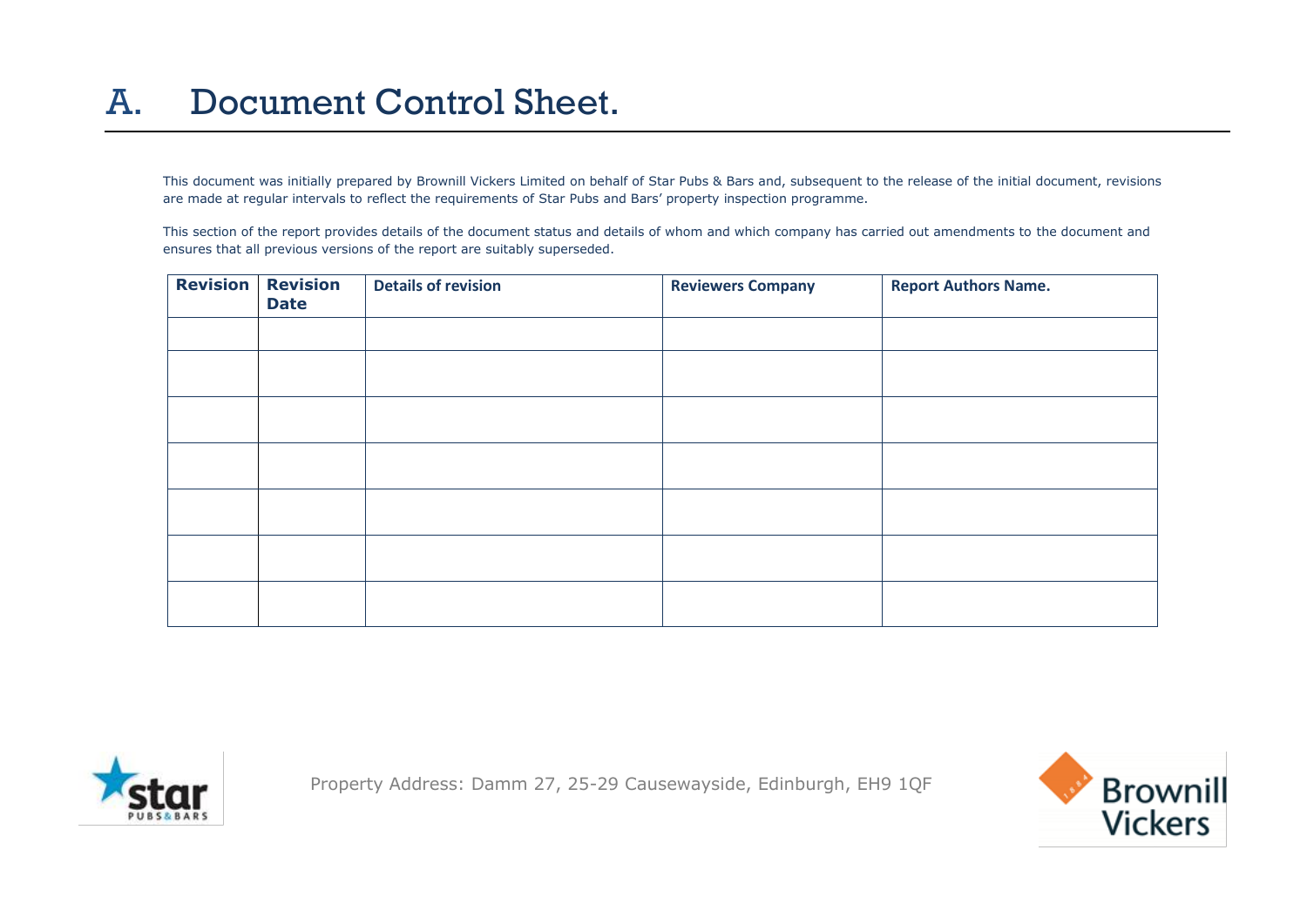#### B. Contents

A. Document Control Sheet.

B. Contents

C. Preliminaries

D. Property Details

E. Survey Methodology

F. Schedule of Condition

G. Photographs

H. Declaration of document publication



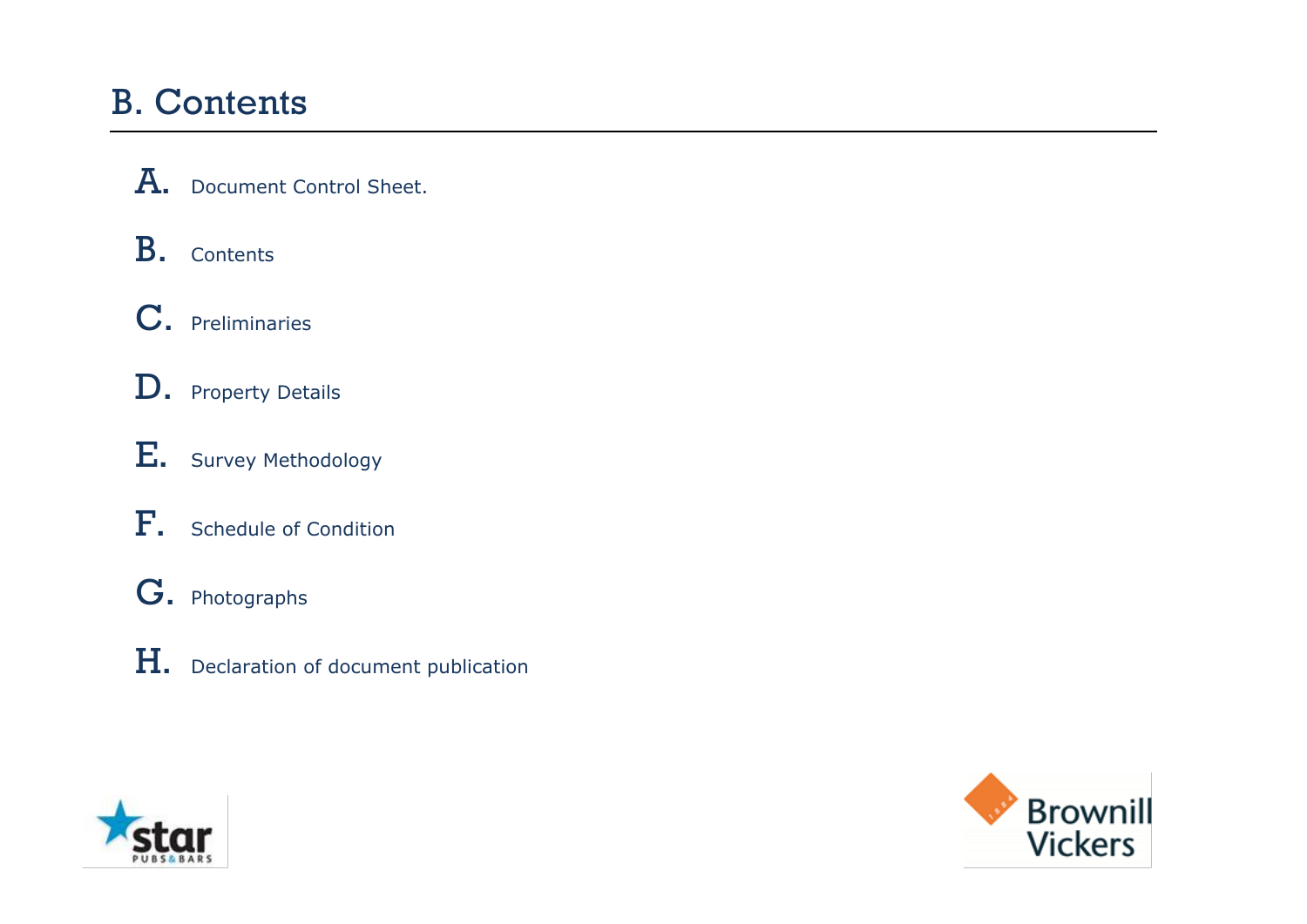#### C. Preliminaries

Name of company completing the schedule of condition

**Brownill Vickers Chartered Surveyors, Valuers & Property Agents 82 Queen Street, Sheffield, S1 2DW. Tel: 0114 290 3306 www.brownillvickers.com**

Name of Surveyor who completed the schedule

**Mr Lee Sidebottom BSc (Hons) MRICS RICS Registered Valuer Director Tel: 0114 290 3306 Mob: 07775 792 371 e: [lee.sidebottom@brownillvickers.com](mailto:lee.sidebottom@brownillvickers.com)**

Date of site visit

**15th September 2021**

Date of issue

**17th September 2021**



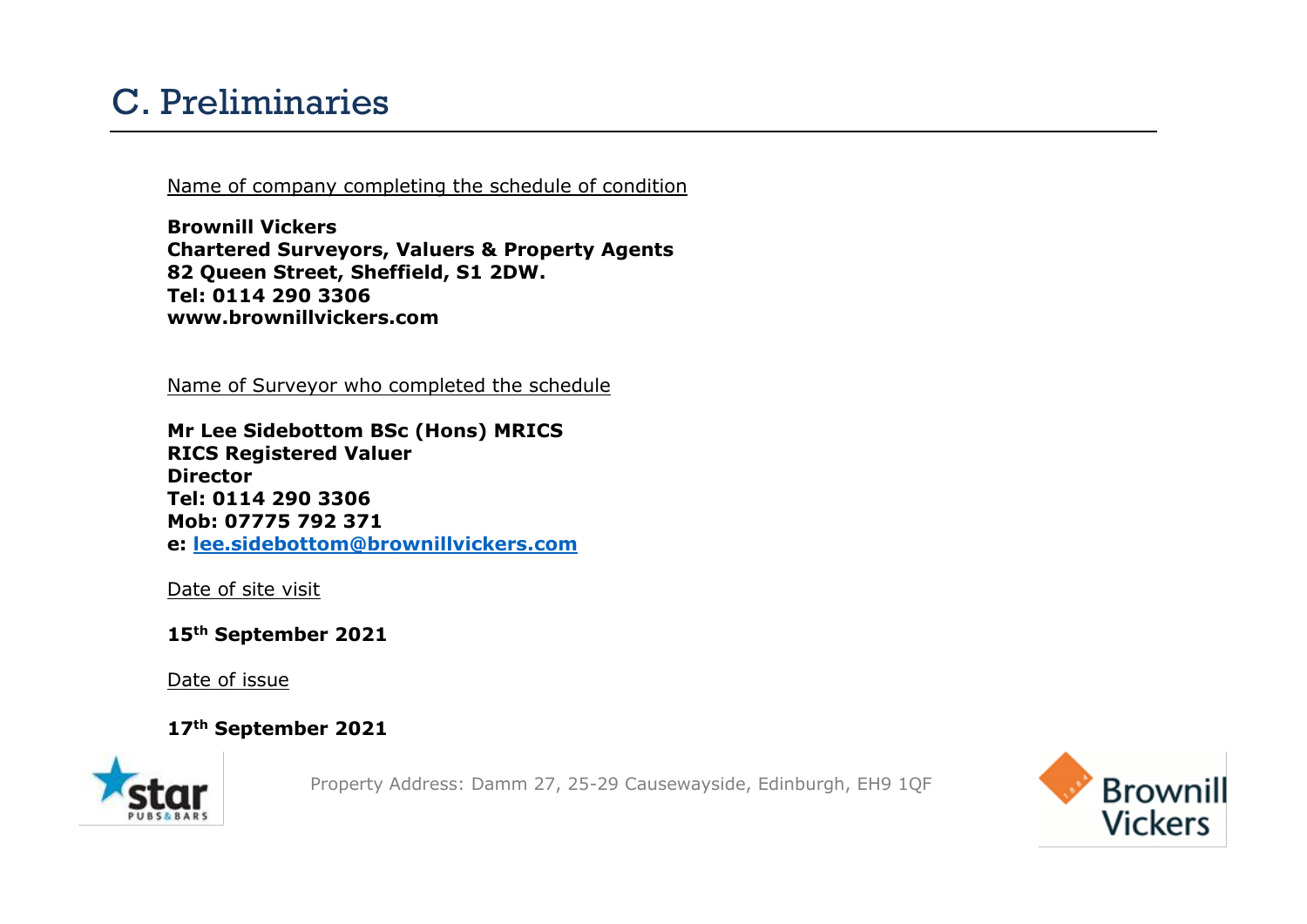#### **Summary of Construction:**

The property comprises a ground floor public house in a four-storey block to the centre of a parade. No access to any rear elevation to the premises. The frontage to the subject property is all formed in timber with glazing to windows. The building of which the subject demise forms a small part of has rough render finishes to the front facing elevation which is set beneath a pitched roof overlaid in slate. The roofs incorporate dormer projections with sash windows at first, second and dormer level. Rainwater goods are in cast iron.

#### **Accommodation:**

Two front entrance lobbies to open plan bar areas with servery to the rear. Ladies', gent's and disabled toilets are accessible via a lobby to the rear left hand part of the accommodation. The commercial kitchen is accessible off the main bar to the rear right hand part of the accommodation. Within the central bar areas to the front is a door giving access to the floor hatch. This in turn gives access to the basement cellar areas comprising right hand delivery storage, front left hand main beer cellar and rear further storage areas.



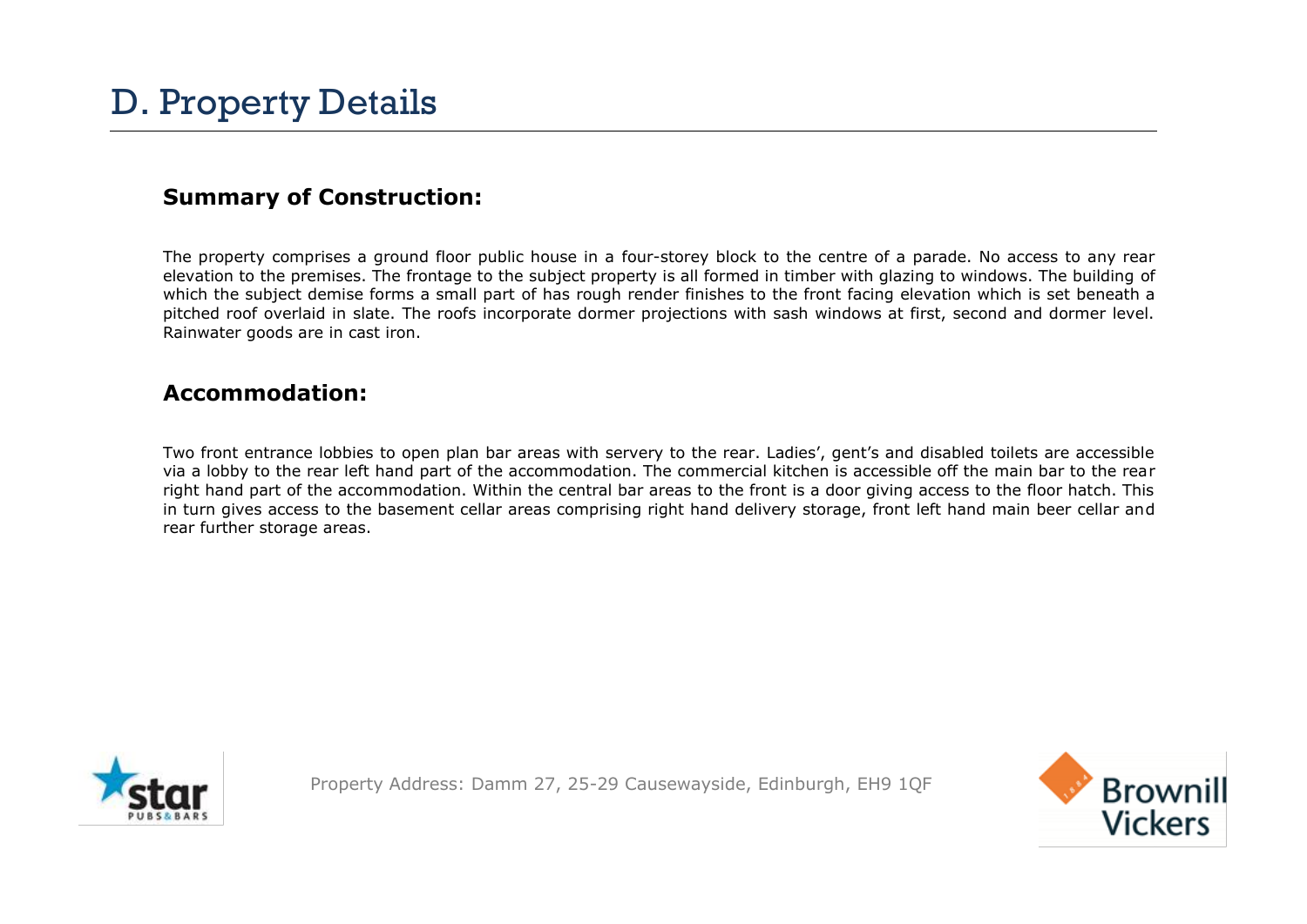#### **1. Description**

In accordance with instructions received from Messer Star Pubs and Bars, Brownill Vickers Limited have carried out an inspection of the subject premises to provide a Schedule of Condition.

The weather at the time of our inspection was fine.

The subject premises were open for business.

#### **2. Orientation**

All references to front, left, rear and right are as standing in the named road. Our inspection was limited to those parts which could be seen from ground level within the boundaries of the property, from the public highway or from rights of way.

#### **3. Limitations**

Brownill Vickers Limited undertake a non-destructive visual inspection, this means we do not take up carpets, floor coverings or floorboards, move furniture or remove the contents of cupboards. Additionally, we do not remove secured panels or undo electrical fittings etc. We inspect roofs, chimneys and other surfaces on the outside of the building from ground level and, if necessary, from neighbouring public property and with the help of binoculars. Closer examination may reveal defects not visible from a ground level vantage point.

We do not inspect the roof structure from inside the roof space. We are not able to assess the condition of the inside of any chimney, boiler or other flues. We do not report on the cost of any work to put right defects or make recommendations on how these repairs should be carried out. Some maintenance and repairs we suggest may be expensive. The property was fully furnished at the time of our inspection and no removal of furniture or floor coverings was undertaken. In particular, floor coverings were not removed or lifted at the edges and no inspection of any sub-floor voids was undertaken. We therefore cannot confirm the condition of underlying floor timbers.



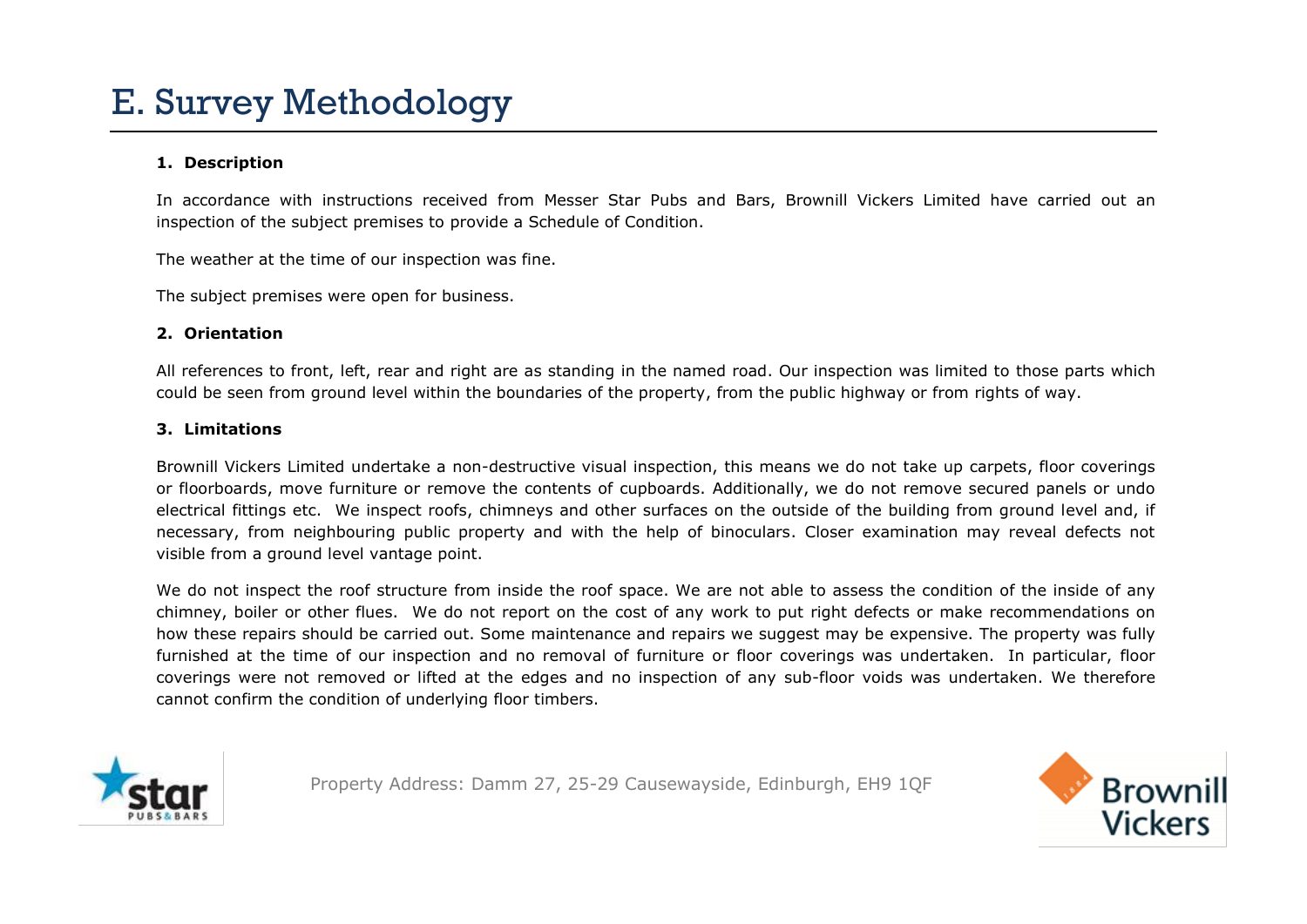# E. Survey Methodology

Fixtures and fittings, including all floor coverings, do not form part of the freehold. We assume that fixtures and fittings will be valued as part of a fixtures and fittings inventory and separately assessed, independent of this report.

It was not possible to inspect those parts of the property which were covered or unexposed at the time of the inspection and therefore we are unable to guarantee that these parts are free from defect.

No tests were carried out to any of the service installations, plant or beneath ground drainage, nor was an asbestos survey / management plan carried out as part of this instruction. Due to the weather conditions being dry on the day of inspection the guttering system was not seen to be tested.

As stated, this survey does not constitute an asbestos survey and therefore enquiries should be made to ascertain if a Type 2 or type 3 asbestos survey has been conducted and the findings thereof. Neither the whole nor any part of this report, or any reference thereto, may be included in any published document, circular or statement or published in any way without written approval from Brownill Vickers Limited of the form and context in which it may appear.

No testing of any sanitary ware or locking mechanisms to doors or windows has been undertaken as part of this inspection, unless stated otherwise. Testing with a protimeter has been undertaken.

#### **4. Condition**

| <b>Condition Rating</b>    | <b>Definition</b>                                                                                                                       |
|----------------------------|-----------------------------------------------------------------------------------------------------------------------------------------|
| 3 - Good Condition         | Reported elements had no apparent defects, being clean and well maintained, element<br>is likely to offer a long serviceable life.      |
| 2 - Satisfactory Condition | Reported element presented in a serviceable condition with some wear and tear or<br>minor damage but not requiring immediate attention. |
| 1 - Poor Condition         | Reported element in a deteriorated condition or with disrepair evident, likely to require<br>substantial repair or replacement.         |



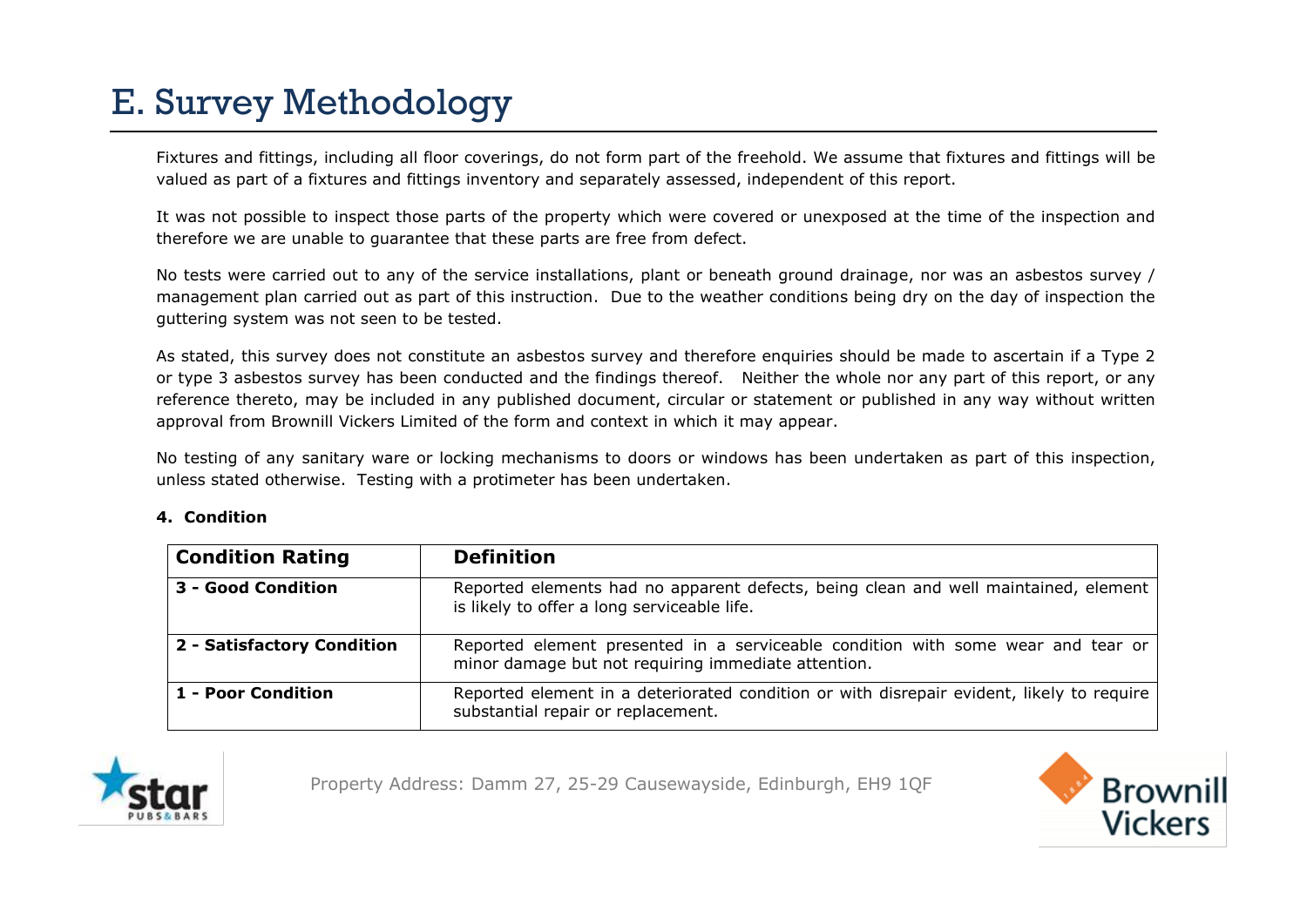| <b>Item</b>  | <b>Location</b>     | <b>Description</b>                                                                         | <b>Condition</b> | <b>Condition</b>                        | <b>Condition</b>                        | <b>Condition</b>                        |
|--------------|---------------------|--------------------------------------------------------------------------------------------|------------------|-----------------------------------------|-----------------------------------------|-----------------------------------------|
|              |                     |                                                                                            | <b>Yr0</b>       | <b>Re-inspection</b><br>No <sub>1</sub> | <b>Re-inspection</b><br>No <sub>2</sub> | <b>Re-inspection</b><br>No <sub>3</sub> |
| $\mathbf{1}$ | <b>INTERNAL</b>     |                                                                                            |                  |                                         |                                         |                                         |
| 1.0          | <b>GROUND FLOOR</b> |                                                                                            | Photos 1-29      |                                         |                                         |                                         |
| 1.1          | entrance lobby      | <b>Ground floor accommodation; front left hand</b>                                         |                  |                                         |                                         |                                         |
| 1.1.1        | Ceiling             | Timber panelled incorporating<br>decorative beading.                                       | $\overline{2}$   |                                         |                                         |                                         |
| 1.1.2        | Walls               | Timber and painted boarding.                                                               | $\overline{2}$   |                                         |                                         |                                         |
| 1.1.3        | Floor               | Solid overlaid in ribbed carpet.                                                           | $\overline{2}$   |                                         |                                         |                                         |
| 1.1.4        | <b>Doors</b>        | External timber panelled double<br>doors.                                                  | $\overline{2}$   |                                         |                                         |                                         |
| 1.1.5        | Doors 2             | Internal reclaimed timber door<br>incorporating glazing and furniture.                     | $\overline{2}$   |                                         |                                         |                                         |
| 1.1.6        | Window              | Internal timber window with<br>numerous differing sections of<br>opaque and clear glazing. | $\overline{2}$   |                                         |                                         |                                         |
| 1.2          | entrance lobby      | <b>Ground floor accommodation; front right hand</b>                                        |                  |                                         |                                         |                                         |
| 1.2.1        | Ceiling             | Painted plaster board.                                                                     | $\overline{2}$   |                                         |                                         |                                         |
| 1.2.2        | Walls               | Exposed masonry and painted<br>boards.                                                     | $\overline{2}$   |                                         |                                         |                                         |
| 1.2.3        | Floor               | Solid floor overlaid in ribbed<br>carpet.                                                  | $\overline{2}$   |                                         |                                         |                                         |



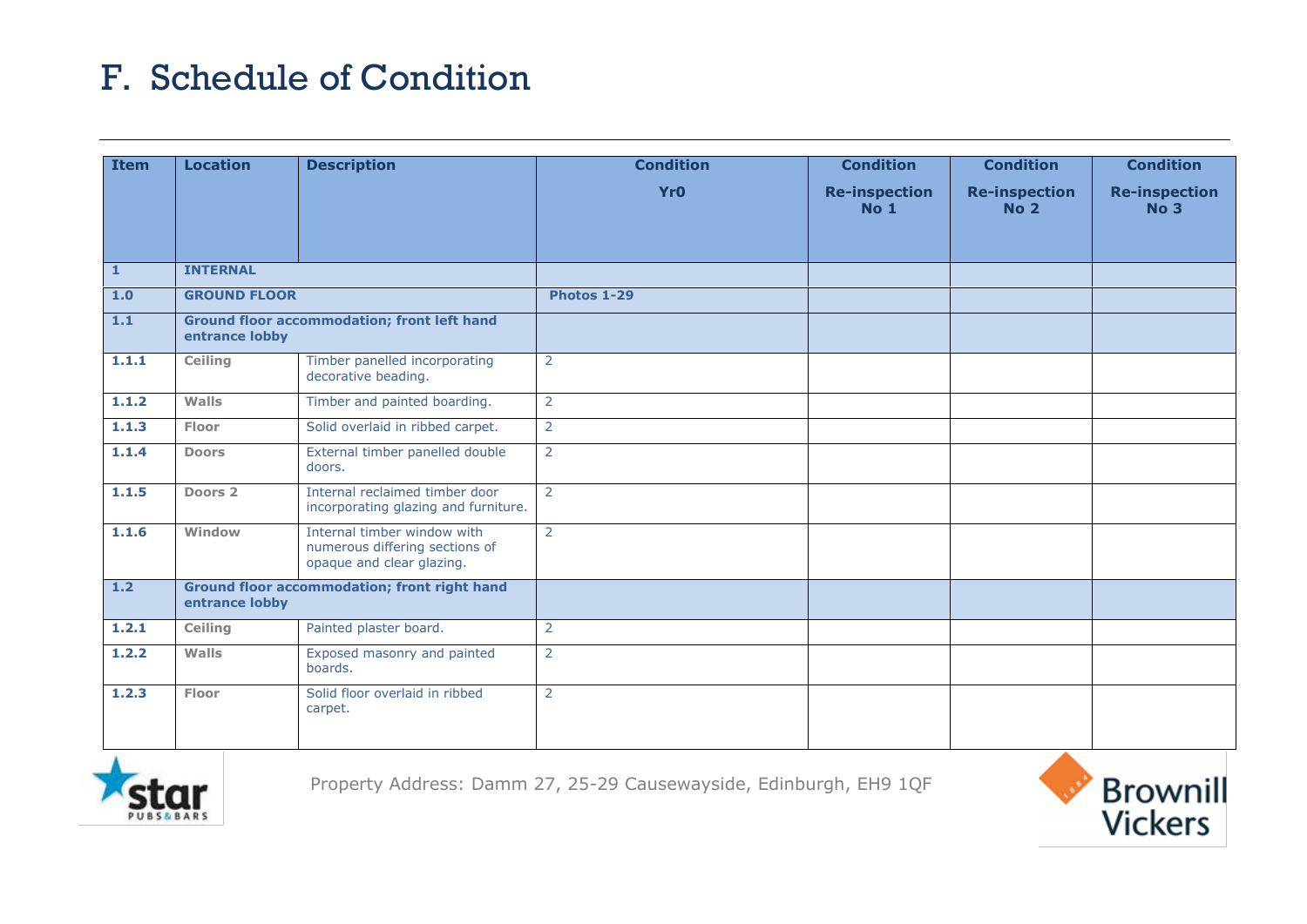| <b>Item</b> | <b>Location</b>                                    | <b>Description</b>                                                                                                                | <b>Condition</b>                                                      | <b>Condition</b>                    | <b>Condition</b>                    | <b>Condition</b>                        |
|-------------|----------------------------------------------------|-----------------------------------------------------------------------------------------------------------------------------------|-----------------------------------------------------------------------|-------------------------------------|-------------------------------------|-----------------------------------------|
|             |                                                    |                                                                                                                                   | <b>Yr0</b>                                                            | <b>Re-inspection</b><br><b>No 1</b> | <b>Re-inspection</b><br><b>No 2</b> | <b>Re-inspection</b><br>No <sub>3</sub> |
| 1.2.4       | Door                                               | External bi-folding timber panelled<br>door and surround.                                                                         | $\overline{2}$<br>Untested.                                           |                                     |                                     |                                         |
| 1.2.5       | Doors 2                                            | Internal double door as per front<br>left hand entrance lobby.                                                                    | $\overline{2}$                                                        |                                     |                                     |                                         |
| 1.2.6       | Window                                             | Internal window as per front left<br>hand entrance lobby.                                                                         | $\overline{2}$                                                        |                                     |                                     |                                         |
| 1.3         | Ground floor accommodation; open plan bar<br>areas |                                                                                                                                   |                                                                       |                                     |                                     |                                         |
| 1.3.1       | <b>Ceiling</b>                                     | Painted skimmed plaster board<br>incorporating lowered sections of<br>boxed beams.                                                | $\overline{2}$                                                        |                                     |                                     |                                         |
| 1.3.2       | Walls                                              | Exposed masonry, timber panelling<br>and painted skimmed plaster<br>board. Glazed ceramic tiles around<br>door to public toilets. | $2$ to $3$<br>Sections of exposed masonry<br>purposefully unfinished. |                                     |                                     |                                         |
| 1.3.3       | Floor                                              | Solid and suspended floor overlaid<br>in unfinished parquet timber<br>flooring.                                                   | $\overline{2}$                                                        |                                     |                                     |                                         |
| 1.3.4       | <b>Radiators</b>                                   | Retro cast iron radiators affixed to<br>floor surfaces.                                                                           | 2                                                                     |                                     |                                     |                                         |
| 1.3.5       | <b>Windows</b>                                     | Timber framed front facing<br>windows $x$ 4.                                                                                      | 2                                                                     |                                     |                                     |                                         |
| 1.3.6       | Door                                               | Central door giving access to cellar<br>access as per doors to entrance<br>lobbies.                                               | $\overline{2}$                                                        |                                     |                                     |                                         |



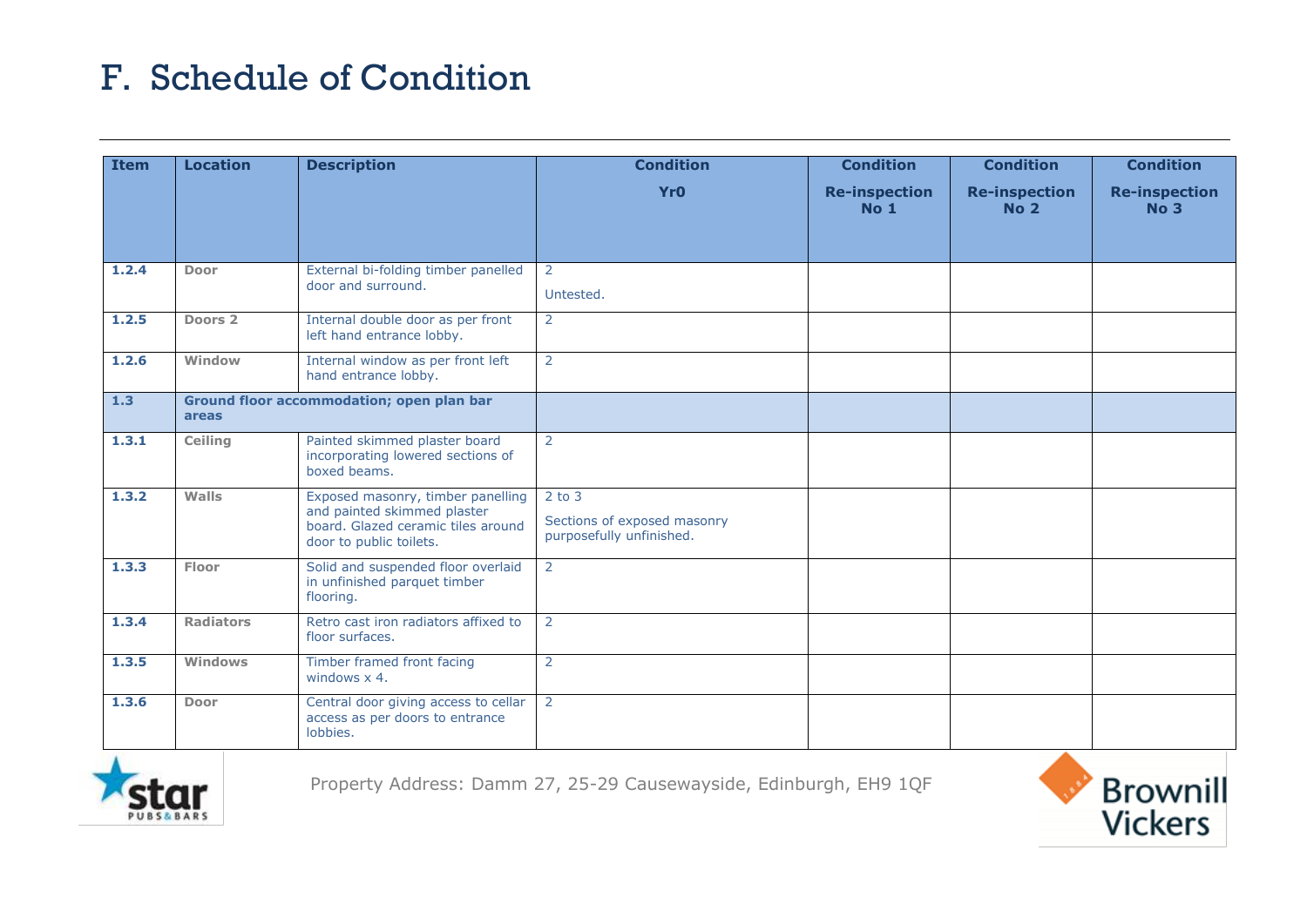| <b>Item</b> | <b>Location</b>                                                                                                                                                              | <b>Description</b>                                                                                                                                                         | <b>Condition</b>                                    | <b>Condition</b>                        | <b>Condition</b>                        | <b>Condition</b>                        |
|-------------|------------------------------------------------------------------------------------------------------------------------------------------------------------------------------|----------------------------------------------------------------------------------------------------------------------------------------------------------------------------|-----------------------------------------------------|-----------------------------------------|-----------------------------------------|-----------------------------------------|
|             |                                                                                                                                                                              |                                                                                                                                                                            | <b>Yr0</b>                                          | <b>Re-inspection</b><br>No <sub>1</sub> | <b>Re-inspection</b><br>No <sub>2</sub> | <b>Re-inspection</b><br>No <sub>3</sub> |
| 1.4         |                                                                                                                                                                              | <b>Ground floor accommodation; cellar access area</b>                                                                                                                      |                                                     |                                         |                                         |                                         |
| 1.4.1       | Unfinished plaster board ceiling<br>General<br>and wall surfaces, boarded floor<br>incorporating access hatch and<br>front facing window with obscure<br>glazing set within. |                                                                                                                                                                            | $1$ to $2$<br>Unfinished but adequate for purposes. |                                         |                                         |                                         |
| 1.5         |                                                                                                                                                                              | <b>Ground floor accommodation; servery</b>                                                                                                                                 |                                                     |                                         |                                         |                                         |
| 1.5.1       | Counter                                                                                                                                                                      | Varnished timber countertop with<br>timber panelled frontage<br>incorporating downlighting,<br>opening to left hand side<br>incorporating small flap.                      | $\overline{2}$                                      |                                         |                                         |                                         |
| 1.5.2       | <b>Back bar</b><br>fittings                                                                                                                                                  | Back bar counter incorporating<br>glass shelving with tiled and<br>mirrored back finishes<br>incorporating formica under-<br>shelving. To compliment front bar<br>counter. | $\overline{2}$                                      |                                         |                                         |                                         |
| 1.5.3       | <b>Bar fittings</b>                                                                                                                                                          | Under-counter in formica with<br>timber edges and incorporating<br>stainless steel wash basin and<br>sink.                                                                 | $\overline{2}$                                      |                                         |                                         |                                         |
| 1.6         |                                                                                                                                                                              | <b>Ground floor accommodation; ladies' toilets</b>                                                                                                                         |                                                     |                                         |                                         |                                         |
| 1.6.1       | Ceiling                                                                                                                                                                      | Skimmed plaster board<br>incorporating recess light fittings.                                                                                                              | 2                                                   |                                         |                                         |                                         |



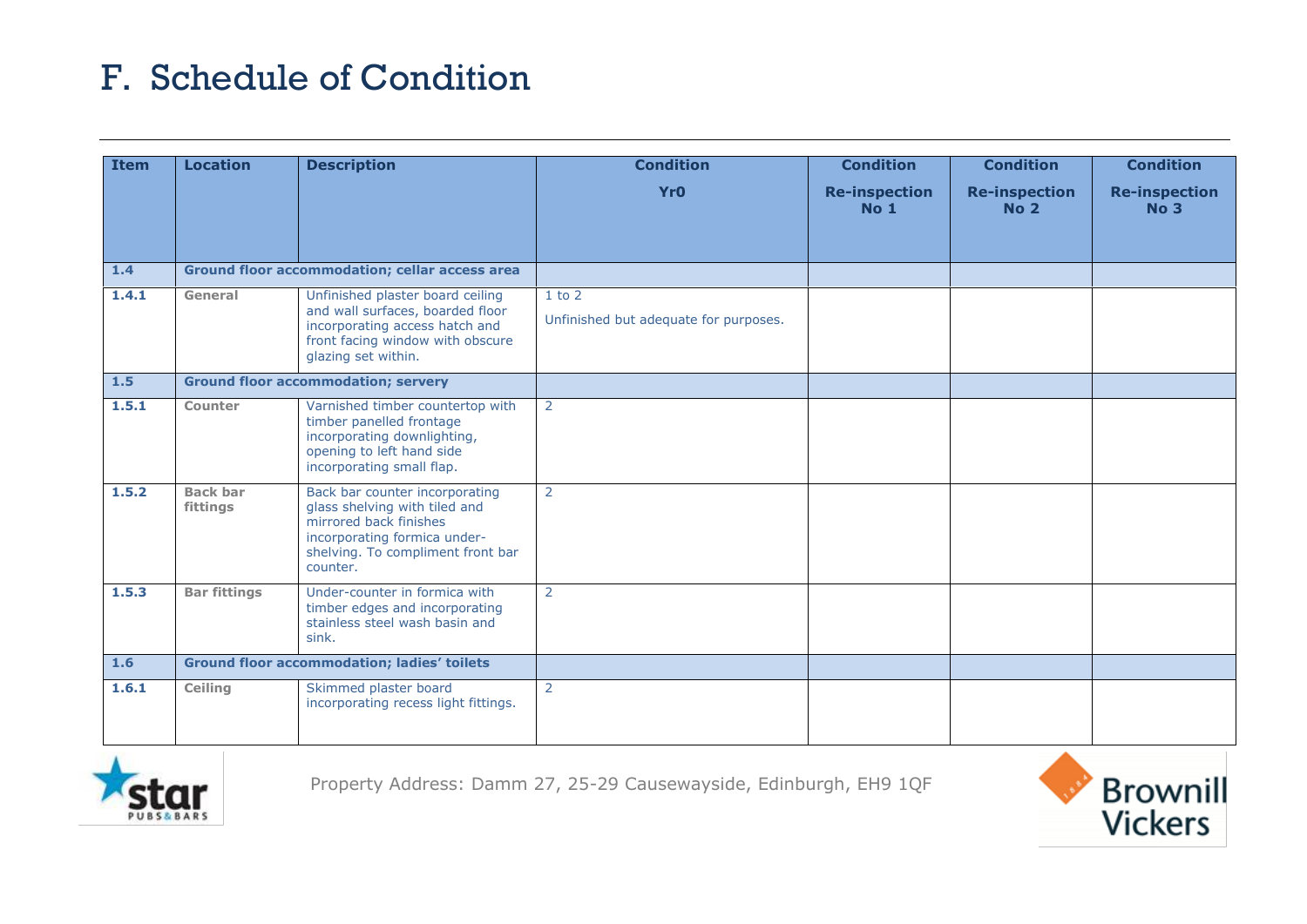| <b>Item</b> | <b>Location</b>      | <b>Description</b>                                                                                                                                          | <b>Condition</b> | <b>Condition</b>                        | <b>Condition</b>                    | <b>Condition</b>                        |
|-------------|----------------------|-------------------------------------------------------------------------------------------------------------------------------------------------------------|------------------|-----------------------------------------|-------------------------------------|-----------------------------------------|
|             |                      |                                                                                                                                                             | <b>Yr0</b>       | <b>Re-inspection</b><br>No <sub>1</sub> | <b>Re-inspection</b><br><b>No 2</b> | <b>Re-inspection</b><br>No <sub>3</sub> |
| 1.6.2       | Walls                | Plaster finishes with decorative<br>paper, painted lining paper or<br>timber panelling provided. Tiles<br>around splashback.                                | $\overline{2}$   |                                         |                                     |                                         |
| 1.6.3       | Floor                | Suspended floor overlaid in<br>patterned tiles.                                                                                                             | $\overline{2}$   |                                         |                                     |                                         |
| 1.6.4       | Window               | Rear facing timber windows x 2<br>incorporating opaque stickers to<br>glazed sections.                                                                      | $\overline{2}$   |                                         |                                     |                                         |
| 1.6.5       | <b>Doors</b>         | Outer door and two cubicle doors<br>in flush faced timber. Further<br>undersized cupboard door.                                                             | $\overline{2}$   |                                         |                                     |                                         |
| 1.6.6       | <b>Sanitary ware</b> | 2 x wash basins with mixer taps<br>set within timber worktop and<br>vanity unit, 2 x low flush w.c.s<br>with boxed cisterns.                                | 2<br>Untested.   |                                         |                                     |                                         |
| 1.6.7       | Radiator             | Steel panel radiator affixed to front 2<br>wall.                                                                                                            |                  |                                         |                                     |                                         |
| 1.7         |                      | <b>Ground floor accommodation; gent's toilet</b>                                                                                                            |                  |                                         |                                     |                                         |
| 1.7.1       | Ceiling              | As per ladies.                                                                                                                                              | 2                |                                         |                                     |                                         |
| 1.7.2       | Walls                | Tiled around sanitary fittings,<br>timber panelling at low level within<br>cubicle and elsewhere painted<br>lining paper to plaster board wall<br>surfaces. | $\overline{2}$   |                                         |                                     |                                         |



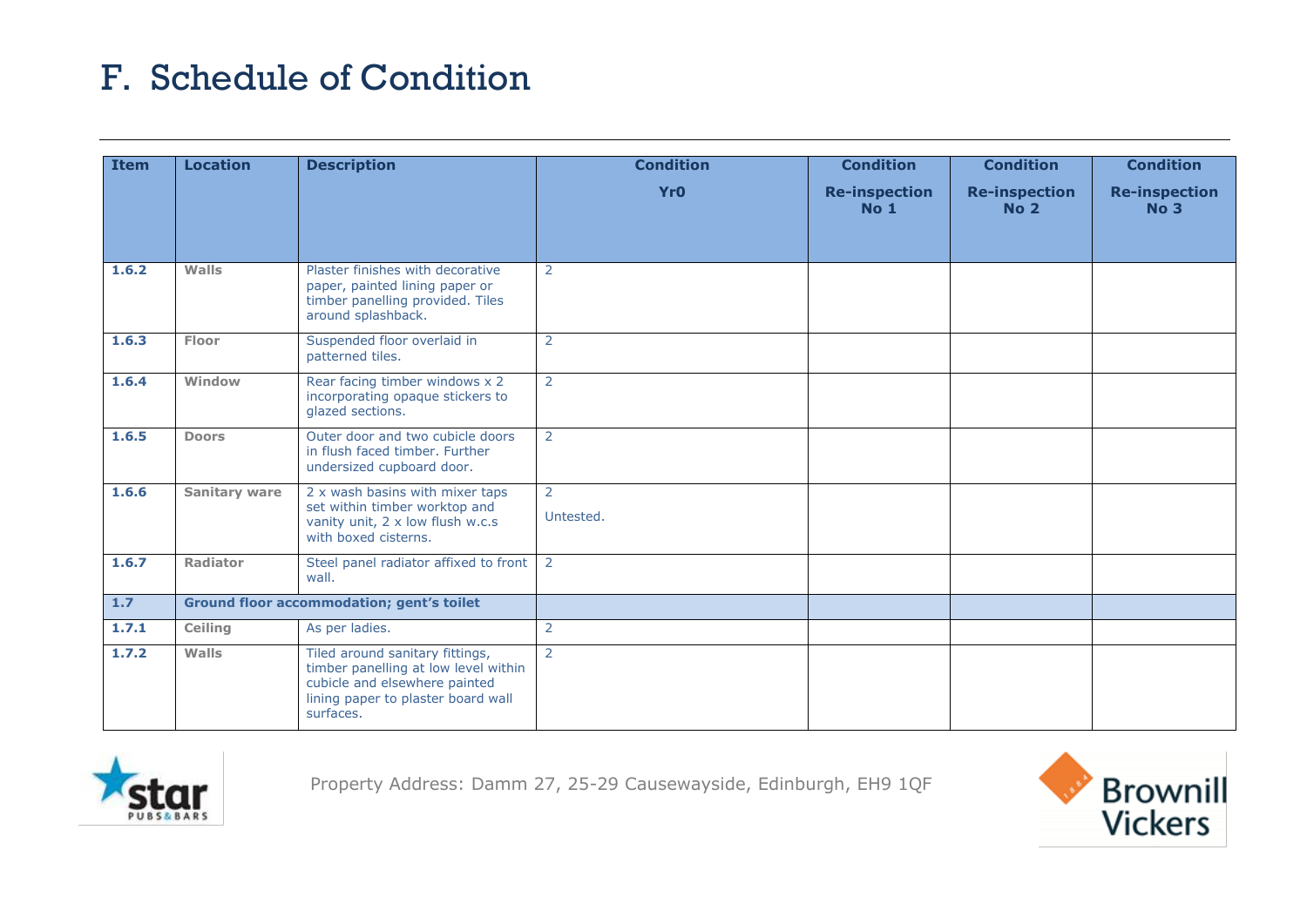| <b>Item</b> | <b>Location</b>      | <b>Description</b>                                                                                                                                                                                                                                                                                                          | <b>Condition</b>                                   | <b>Condition</b>                        | <b>Condition</b>                        | <b>Condition</b>                        |
|-------------|----------------------|-----------------------------------------------------------------------------------------------------------------------------------------------------------------------------------------------------------------------------------------------------------------------------------------------------------------------------|----------------------------------------------------|-----------------------------------------|-----------------------------------------|-----------------------------------------|
|             |                      |                                                                                                                                                                                                                                                                                                                             | <b>Yr0</b>                                         | <b>Re-inspection</b><br>No <sub>1</sub> | <b>Re-inspection</b><br>No <sub>2</sub> | <b>Re-inspection</b><br>No <sub>3</sub> |
| 1.7.3       | Floor                | Suspended overlaid in tiles.                                                                                                                                                                                                                                                                                                | $\overline{2}$                                     |                                         |                                         |                                         |
| 1.7.4       | <b>Doors</b>         | Undersized cubicle door with<br>locking mechanism and outer door<br>as per ladies.                                                                                                                                                                                                                                          | $\overline{2}$                                     |                                         |                                         |                                         |
| 1.7.5       | <b>Sanitary ware</b> | Low flush w.c., 3 x bean urinals<br>with wall affixed cistern over and 2<br>x wall mounted wash basins.                                                                                                                                                                                                                     | $\overline{2}$<br>Secure and operable when tested. |                                         |                                         |                                         |
| 1.7.6       | Radiator             | As per ladies.                                                                                                                                                                                                                                                                                                              | $\overline{2}$                                     |                                         |                                         |                                         |
| 1.8         |                      | <b>Ground floor accommodation; accessible toilet</b>                                                                                                                                                                                                                                                                        |                                                    |                                         |                                         |                                         |
| 1.8.1       | General              | Ceiling and walls finished in<br>painted skimmed plaster board,<br>suspended floor overlaid in Altro,<br>oversized flush faced timber door<br>with attachments, sanitary ware<br>comprising low flush w.c. and wall<br>mounted wash basin with mixer<br>tap, radiator affixed to left hand<br>wall as per ladies and gents. | $\overline{2}$                                     |                                         |                                         |                                         |
| 1.9         | toilets              | <b>Ground floor accommodation; lobby to public</b>                                                                                                                                                                                                                                                                          |                                                    |                                         |                                         |                                         |
| 1.9.1       | General              | Skimmed plaster board ceiling and<br>wall surfaces, suspended floor<br>overlaid in parquet flooring a<br>continuation of the bar areas<br>accessible via a timber frame<br>reclaimed door as per the front<br>entrance lobby.                                                                                               | $\overline{2}$                                     |                                         |                                         |                                         |



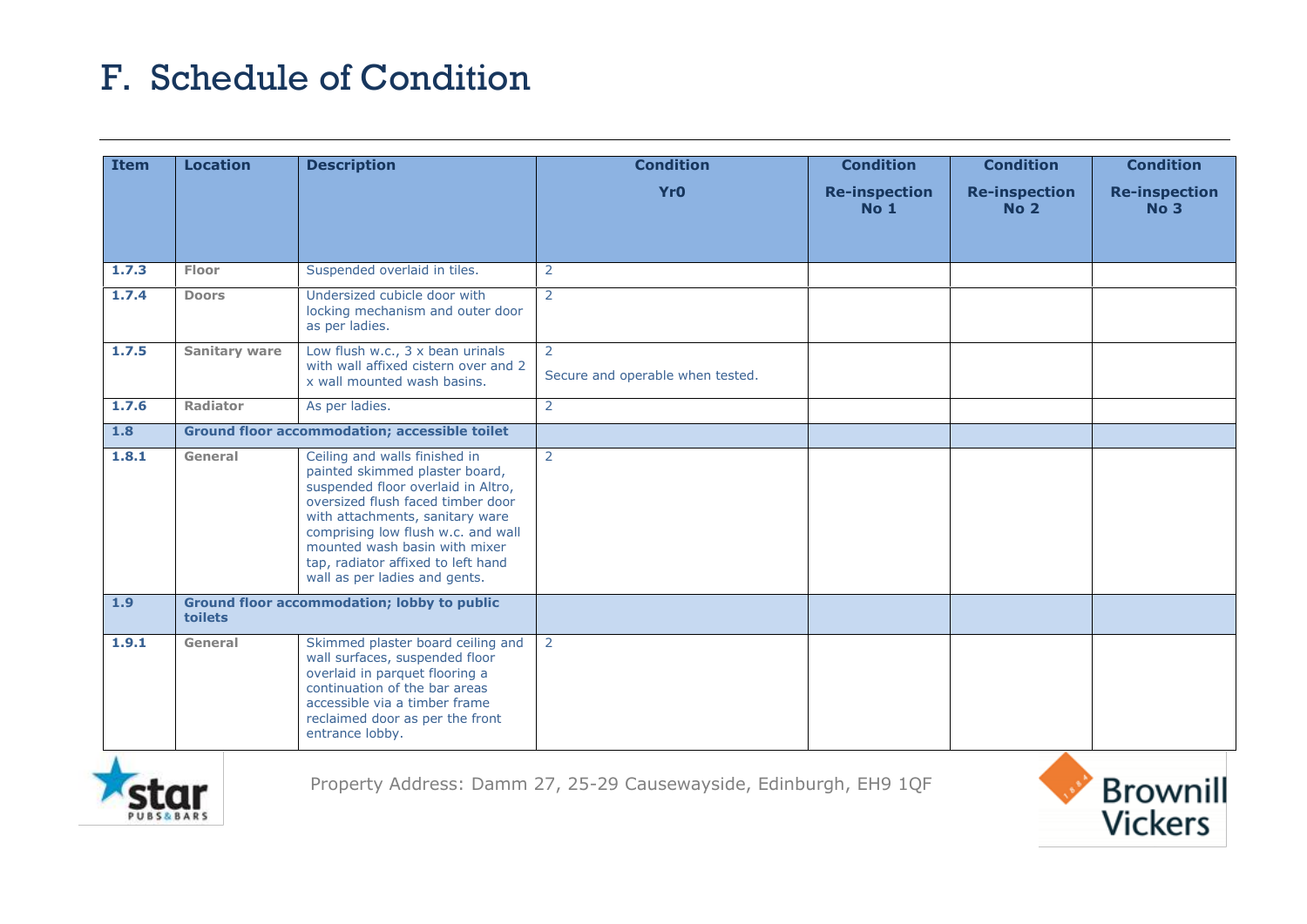| <b>Item</b> | <b>Location</b> | <b>Description</b>                                                                                                                                                                                                                                                                                          | <b>Condition</b> | <b>Condition</b>                    | <b>Condition</b>                    | <b>Condition</b>                    |
|-------------|-----------------|-------------------------------------------------------------------------------------------------------------------------------------------------------------------------------------------------------------------------------------------------------------------------------------------------------------|------------------|-------------------------------------|-------------------------------------|-------------------------------------|
|             |                 |                                                                                                                                                                                                                                                                                                             | <b>Yr0</b>       | <b>Re-inspection</b><br><b>No 1</b> | <b>Re-inspection</b><br><b>No 2</b> | <b>Re-inspection</b><br><b>No 3</b> |
| 1.10        | kitchen         | <b>Ground floor accommodation; commercial</b>                                                                                                                                                                                                                                                               |                  |                                     |                                     |                                     |
| 1.10.1      | Ceiling         | Skimmed plaster board ceiling<br>incorporating sections of PVC<br>panelling and extractor hood to<br>rear part of room.                                                                                                                                                                                     | $\overline{2}$   |                                     |                                     |                                     |
| 1.10.2      | Walls           | PVC panelled from floor to ceiling<br>height throughout the stainless<br>steel sheeting around the cooking<br>area.                                                                                                                                                                                         | $\overline{2}$   |                                     |                                     |                                     |
| 1.10.3      | Floor           | Solid floor overlaid in Altro.                                                                                                                                                                                                                                                                              | $\overline{2}$   |                                     |                                     |                                     |
| 1.10.4      | Door            | Reclaimed door incorporating<br>furniture as per doors to front<br>entrance lobbies.                                                                                                                                                                                                                        | $\overline{2}$   |                                     |                                     |                                     |
| 1.10.5      | <b>Fittings</b> | Extractor hood and canopy and all<br>sinks including wash basins and<br>sinks and drainers are assumed to<br>form part of the freehold. All other<br>fittings within the kitchen are<br>assumed to form part of the<br>fixtures and fittings inventory and<br>valued according to condition<br>within that. | $\overline{2}$   |                                     |                                     |                                     |



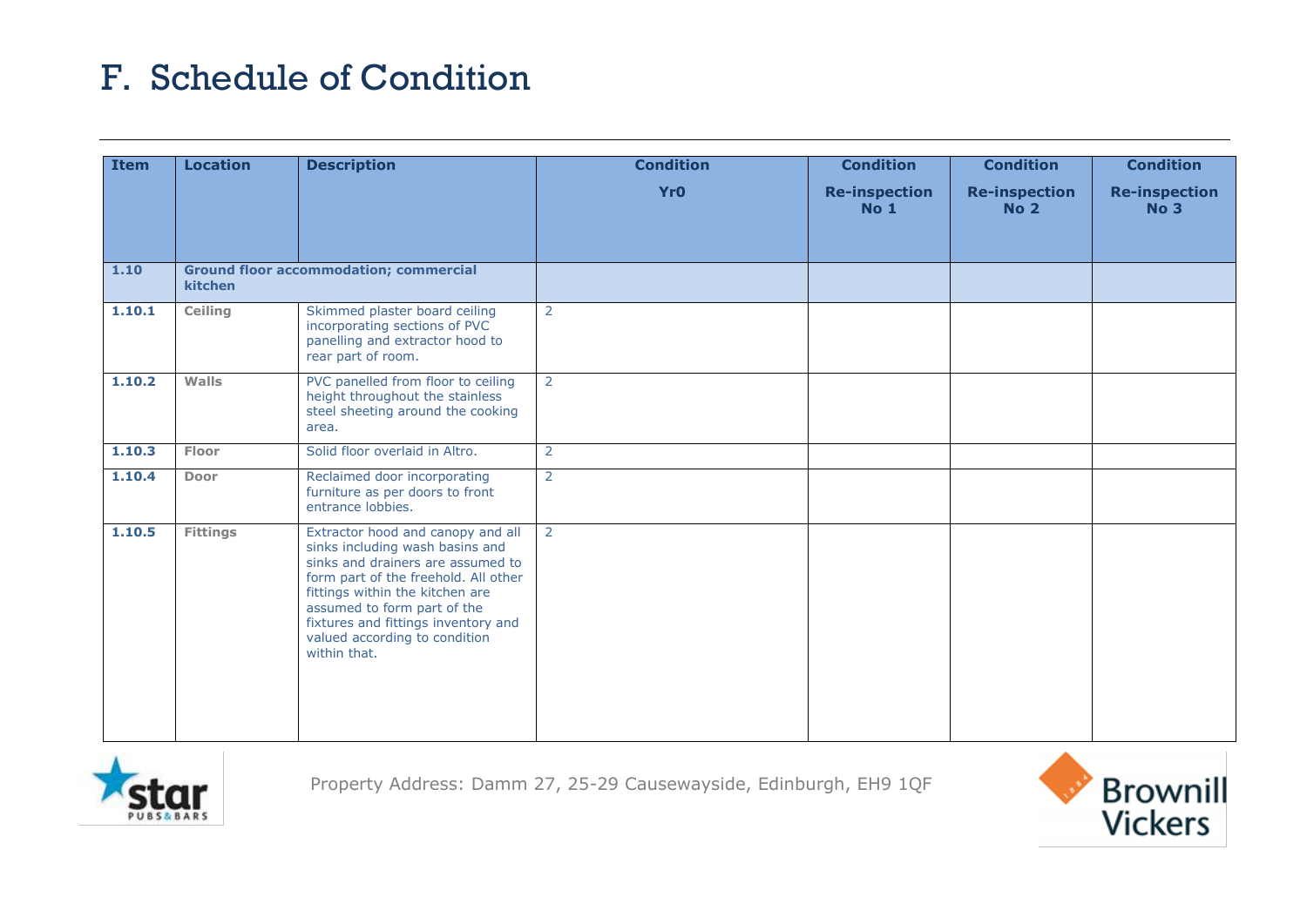| <b>Item</b> | <b>Location</b>     | <b>Description</b>                                                                                                                                                                                                                                       | <b>Condition</b>                                                                                                                                                        | <b>Condition</b>                        | <b>Condition</b>                    | <b>Condition</b>                        |
|-------------|---------------------|----------------------------------------------------------------------------------------------------------------------------------------------------------------------------------------------------------------------------------------------------------|-------------------------------------------------------------------------------------------------------------------------------------------------------------------------|-----------------------------------------|-------------------------------------|-----------------------------------------|
|             |                     |                                                                                                                                                                                                                                                          | <b>Yr0</b>                                                                                                                                                              | <b>Re-inspection</b><br>No <sub>1</sub> | <b>Re-inspection</b><br><b>No 2</b> | <b>Re-inspection</b><br>No <sub>3</sub> |
| 2.0         | <b>BASEMENT</b>     |                                                                                                                                                                                                                                                          | <b>Photos 30-47</b>                                                                                                                                                     |                                         |                                     |                                         |
| 2.1         | <b>Cellar areas</b> |                                                                                                                                                                                                                                                          |                                                                                                                                                                         |                                         |                                     |                                         |
| 2.1.1       | Ceiling             | Suspended timber floor to right<br>hand side with replacement<br>sections provided to front part of<br>the accommodation. Suspended<br>concrete floor forms the ceiling<br>over the rear left hand part of the<br>accommodation (limited<br>inspection). | 2<br>Defects evident. Limited inspection to<br>edges.                                                                                                                   |                                         |                                     |                                         |
| 2.1.2       | Walls               | Solid walls largely with paint finish<br>provided.                                                                                                                                                                                                       | 2<br>Some impact damage evident.<br>Significant deterioration noted. Some<br>deterioration around drop area and<br>metal protective pad provided to right<br>hand wall. |                                         |                                     |                                         |
| 2.1.3       | Floor               | Solid concrete floor with screed<br>finish provided. Sections<br>incorporate gulley.                                                                                                                                                                     | 2<br>Wear and tear but no significant<br>deterioration except to bottom of drop.                                                                                        |                                         |                                     |                                         |
| 2.1.4       | <b>Cooler unit</b>  | Set to rear wall within front beer<br>cellar area.                                                                                                                                                                                                       | 2<br>In use of timber of inspection. Untested.                                                                                                                          |                                         |                                     |                                         |
| 2.1.5       | <b>Shelving</b>     | Fixed shelving within front beer<br>cellar area.                                                                                                                                                                                                         | $\mathbf{1}$<br>Crudely formed and impact damaged.                                                                                                                      |                                         |                                     |                                         |



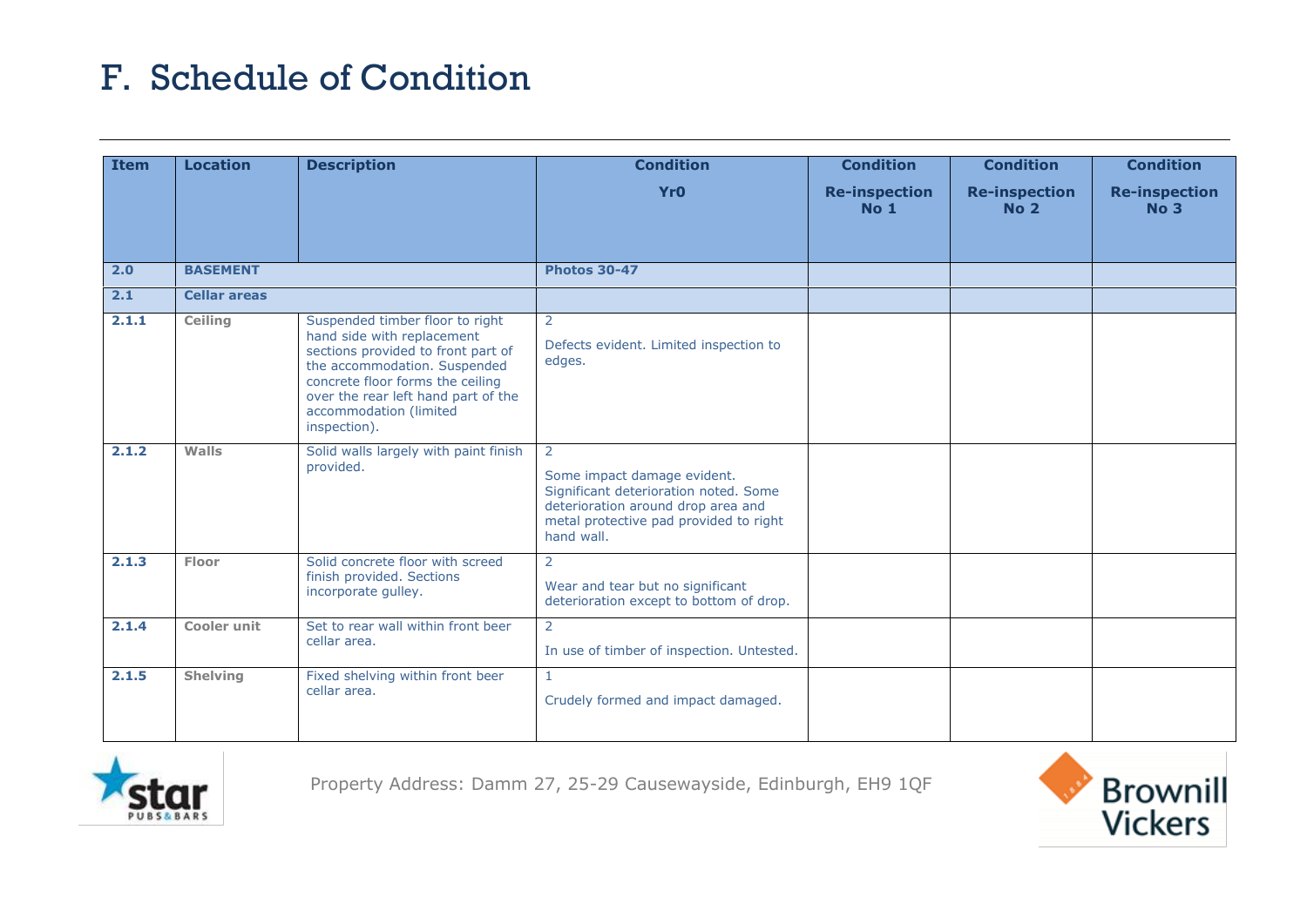| <b>Item</b> | <b>Location</b>      | <b>Description</b>                                                                                                                                                                                                                                         | <b>Condition</b>                                                                                                       | <b>Condition</b>                    | <b>Condition</b>                        | <b>Condition</b>                        |
|-------------|----------------------|------------------------------------------------------------------------------------------------------------------------------------------------------------------------------------------------------------------------------------------------------------|------------------------------------------------------------------------------------------------------------------------|-------------------------------------|-----------------------------------------|-----------------------------------------|
|             |                      |                                                                                                                                                                                                                                                            | <b>Yr0</b>                                                                                                             | <b>Re-inspection</b><br><b>No 1</b> | <b>Re-inspection</b><br>No <sub>2</sub> | <b>Re-inspection</b><br>No <sub>3</sub> |
| 2.1.6       | <b>Doors</b>         | Flush faced timber doors and<br>surrounding screen dividing front<br>beer cellar area from delivery area.                                                                                                                                                  | $1$ to $2$<br>Damage to door.                                                                                          |                                     |                                         |                                         |
| 2.1.7       | <b>Drop</b>          | Timber steeply sited steps with<br>metal edges to runners.                                                                                                                                                                                                 | $1$ to $2$<br>Impact damaged but serviceable.                                                                          |                                     |                                         |                                         |
| 2.1.8       | Doors <sub>2</sub>   | Timber panelled door to central<br>store area.                                                                                                                                                                                                             | $\mathbf{1}$<br>Ill fitting.                                                                                           |                                     |                                         |                                         |
| 2.1.9       | Doors 3              | Flush faced door (locked) to<br>central storage area. Appears<br>adequate for purposes.                                                                                                                                                                    | 2                                                                                                                      |                                     |                                         |                                         |
| 2.1.10      | Pipework             | Cast iron pipework to rear left<br>hand part of room.                                                                                                                                                                                                      | $\mathbf{1}$<br>Evidence of corrosion to sections. No<br>evidence of any significant leakage at<br>time of inspection. |                                     |                                         |                                         |
| 3.0         | <b>EXTERNAL</b>      |                                                                                                                                                                                                                                                            |                                                                                                                        |                                     |                                         |                                         |
| 3.1         | <b>Main building</b> |                                                                                                                                                                                                                                                            | <b>Photos 48-52</b>                                                                                                    |                                     |                                         |                                         |
| 3.1.1       | General              | Timber framed frontage<br>incorporating four windows, two<br>pairs of double doors and access<br>for beer delivery. Projecting<br>canopy over incorporating two<br>downlights and lead flashing to<br>pebble dash rendered elevation to<br>building above. | $2$ to $3$                                                                                                             |                                     |                                         |                                         |



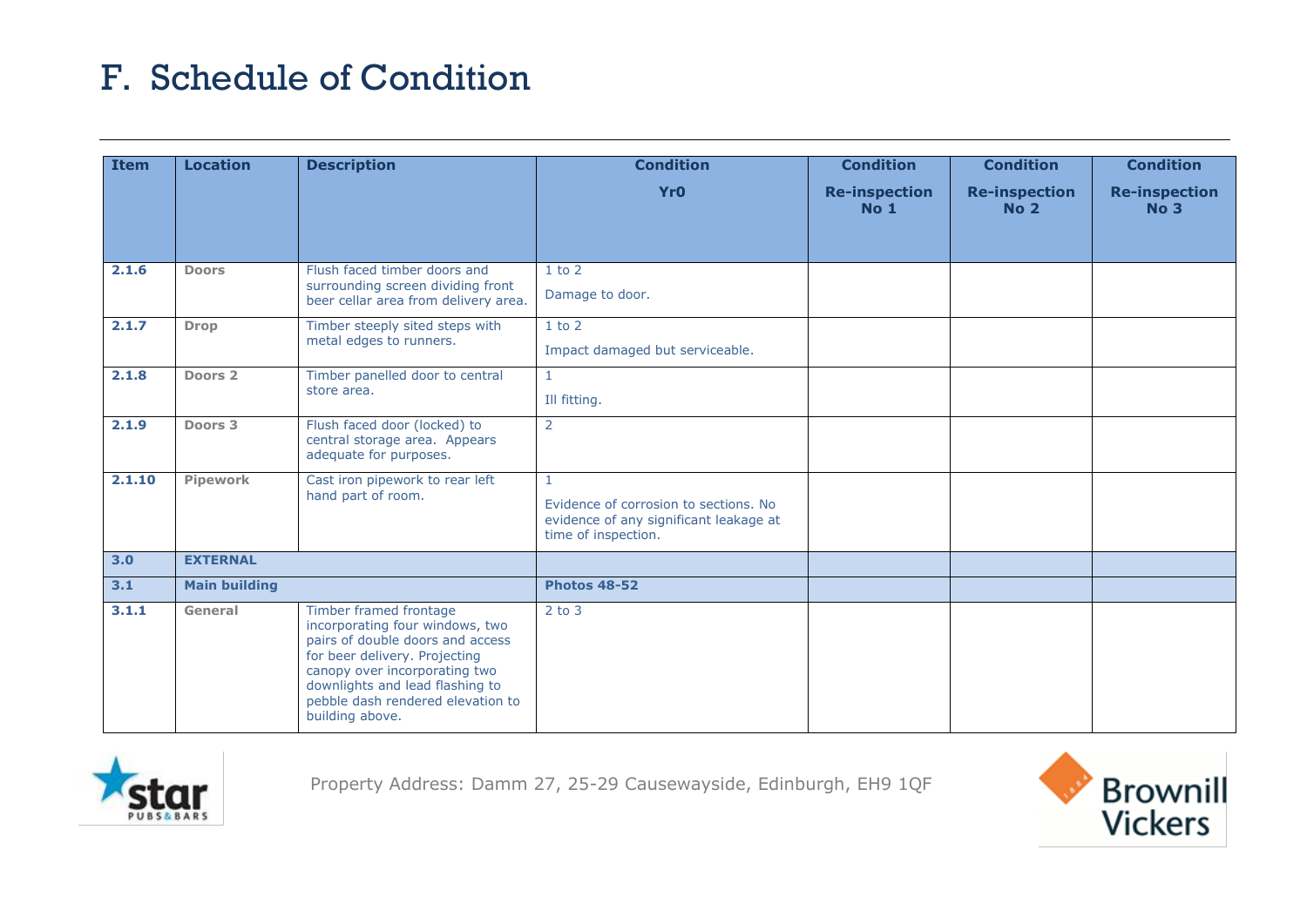

**Photo 001**



**Photo 002**



**Photo 003**



**Photo 004**



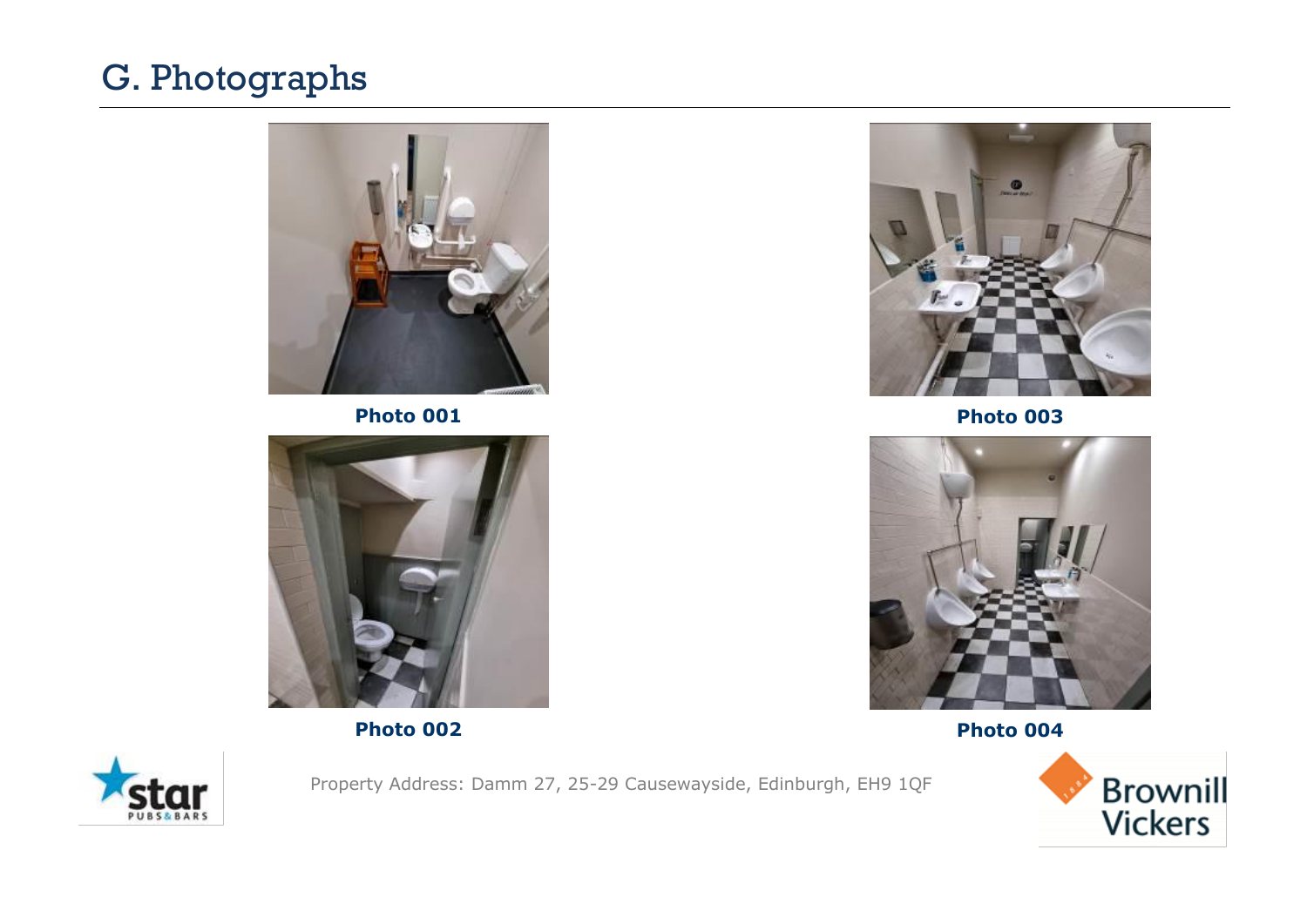

**Photo 005**



**Photo 006**



**Photo 007**



**Photo 008**



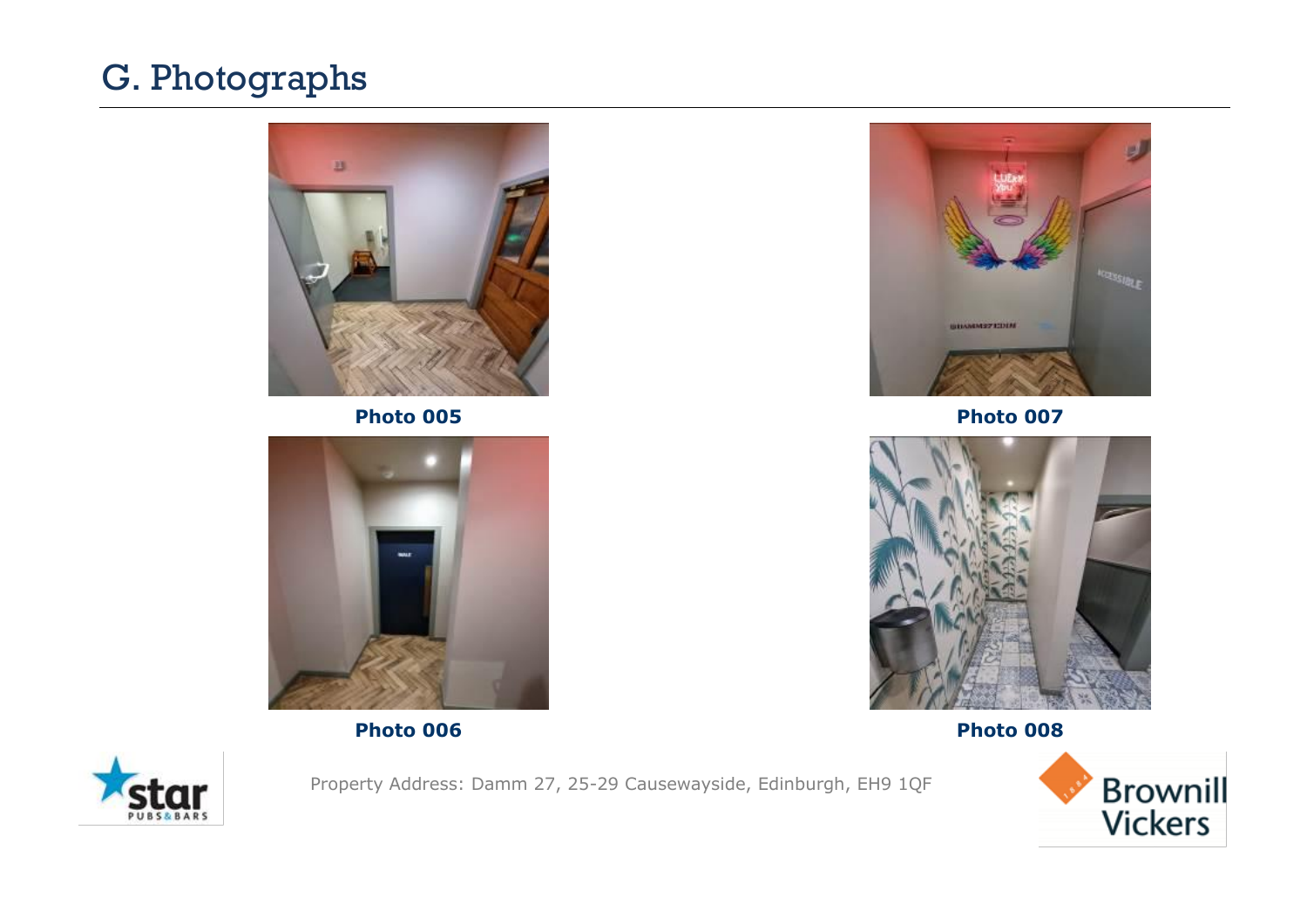

**Photo 009**



**Photo 010**



**Photo 011**



**Photo 012**



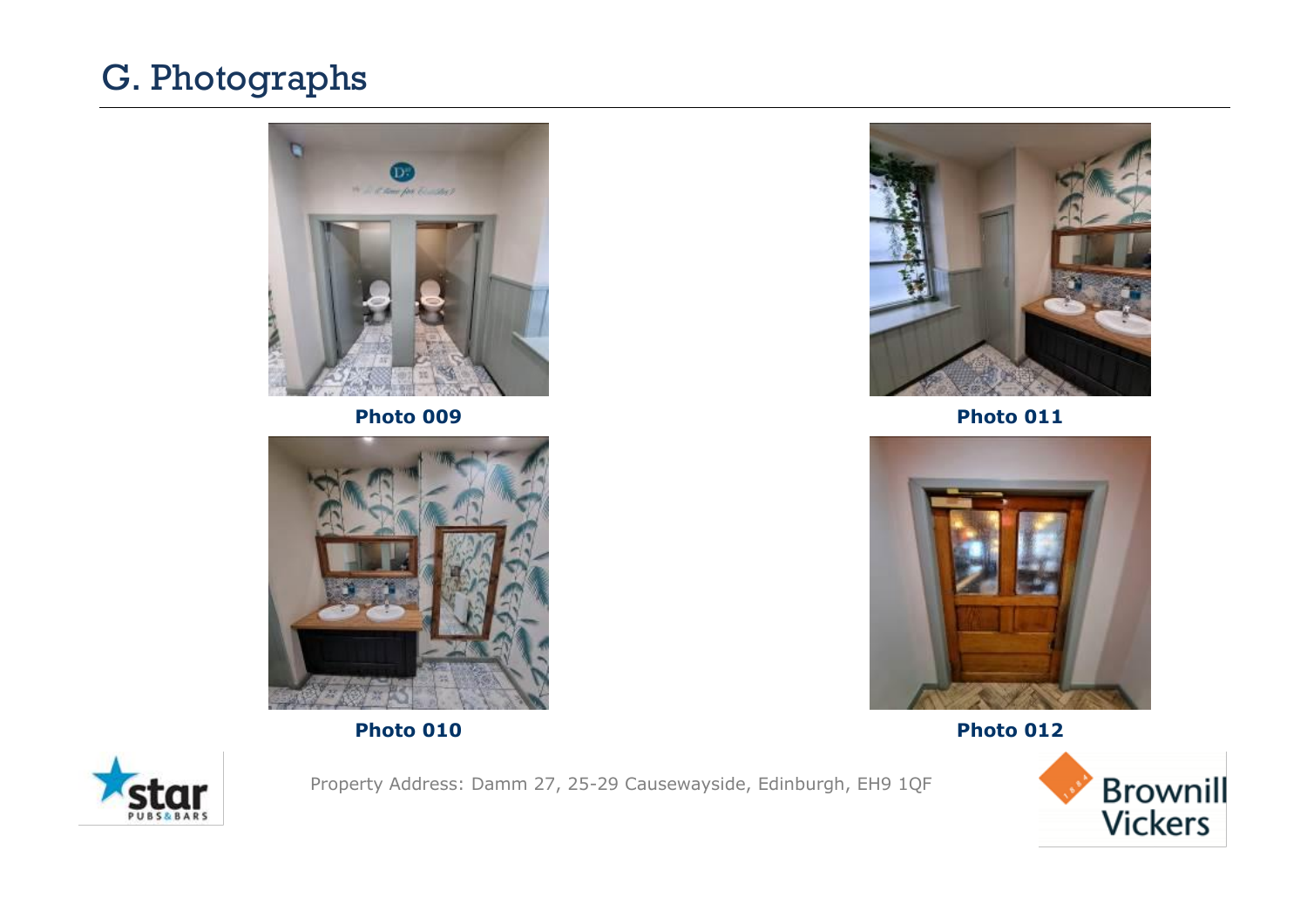

**Photo 013**



**Photo 014**



**Photo 015**



**Photo 016**



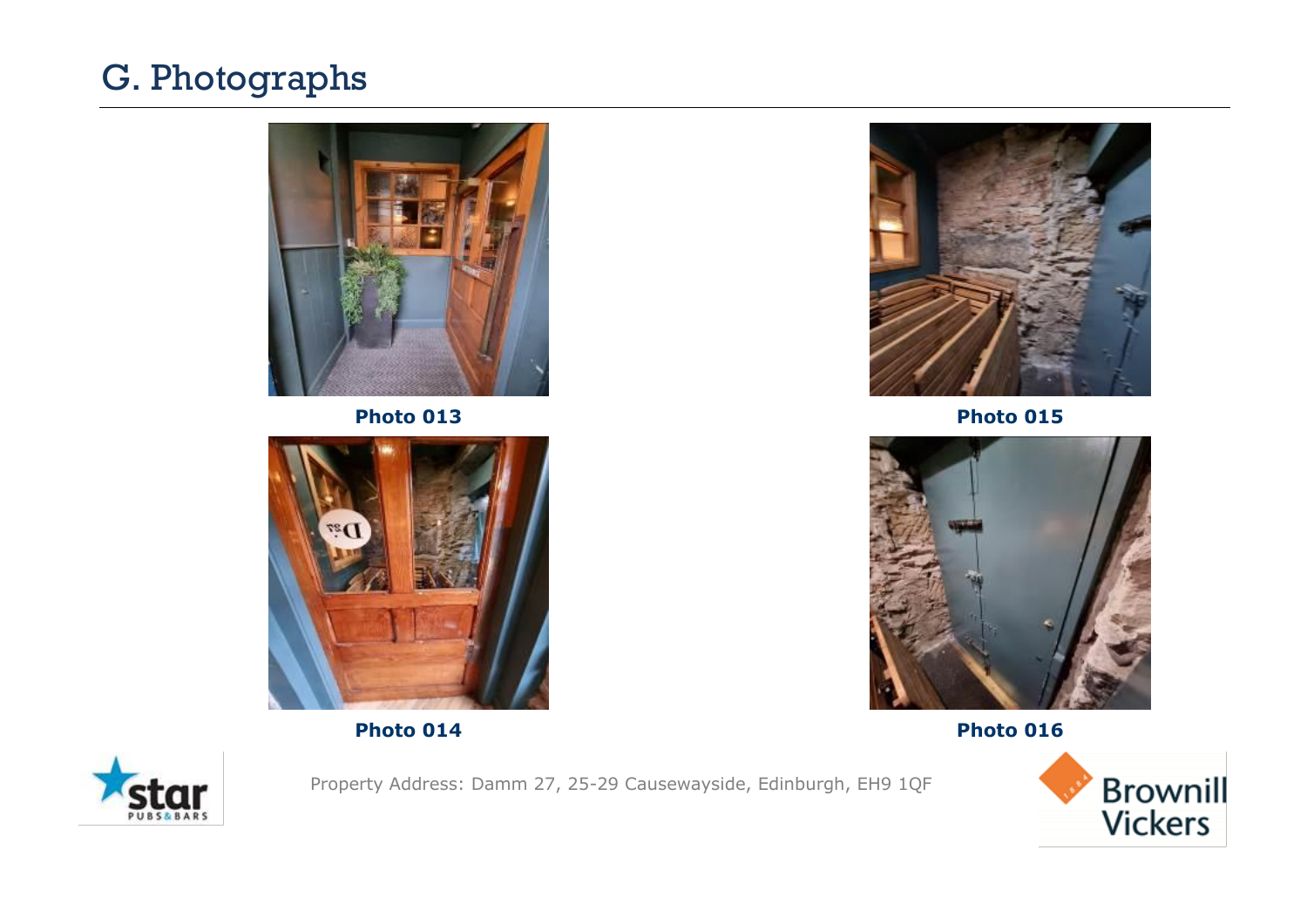

**Photo 017**



**Photo 018**



**Photo 019**



**Photo 020**



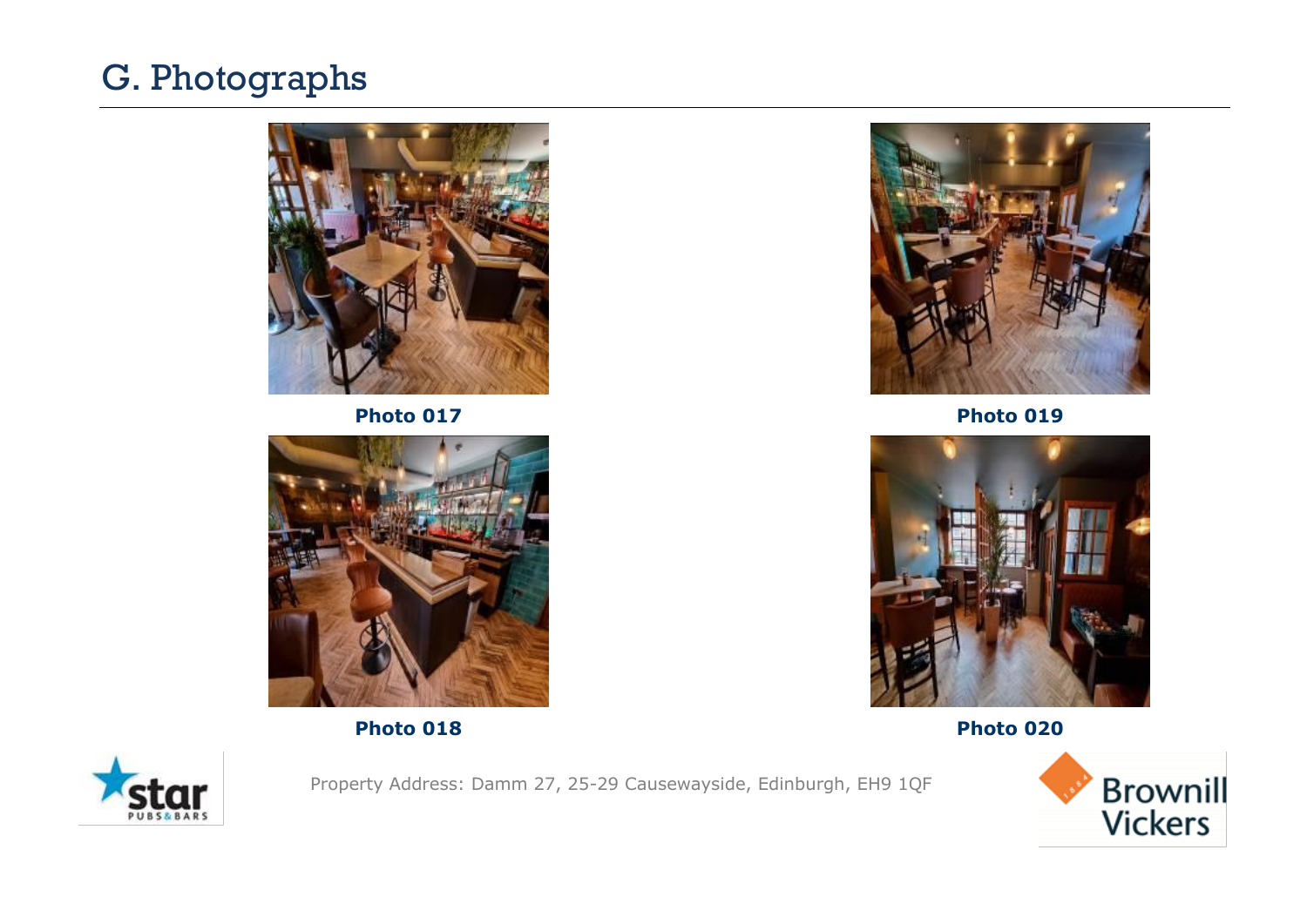

**Photo 021**



**Photo 022**



**Photo 023**



**Photo 024**



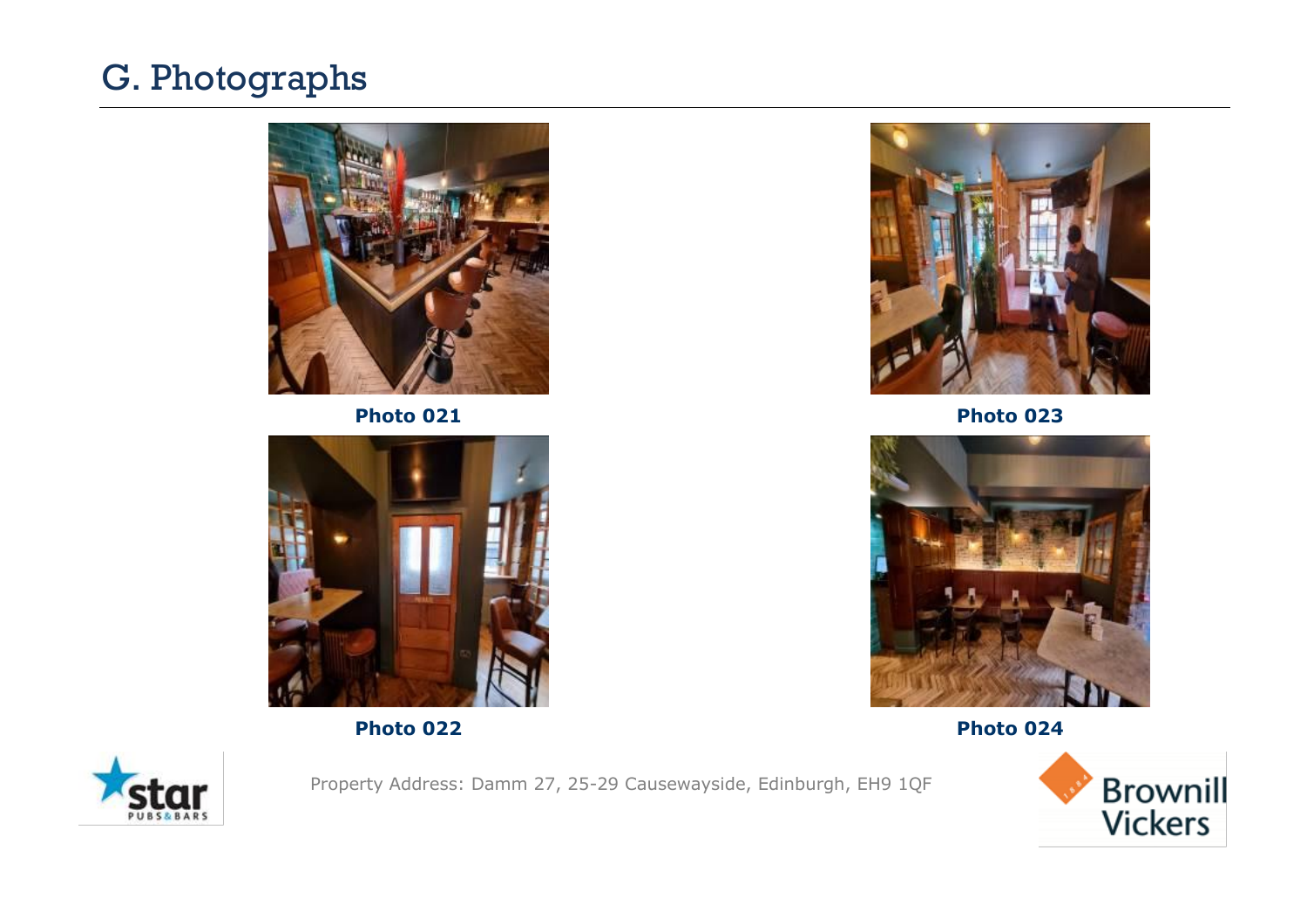

**Photo 025**



**Photo 026**



**Photo 027**



**Photo 028**



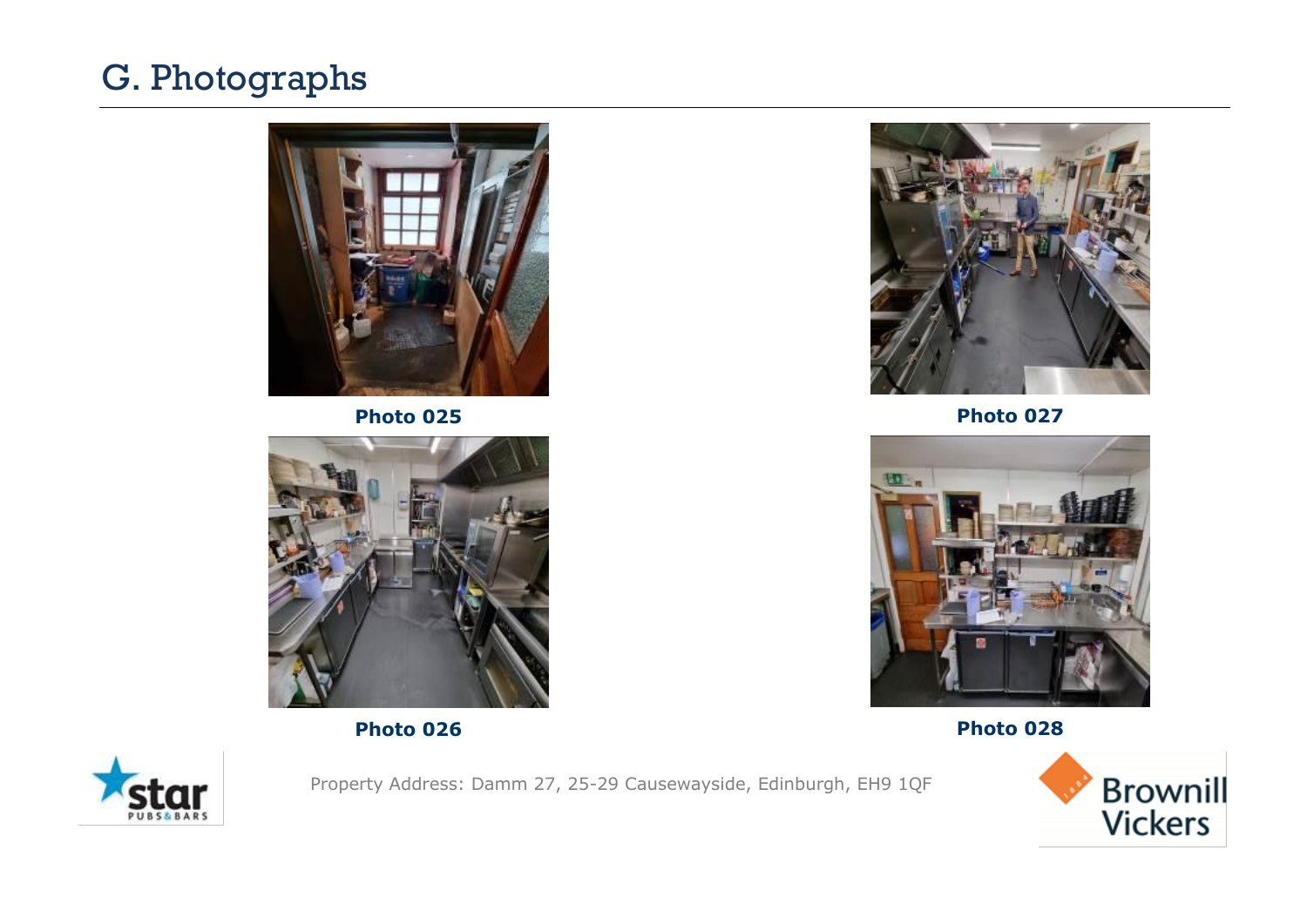

**Photo 029**



**Photo 030**



**Photo 031**



**Photo 032**



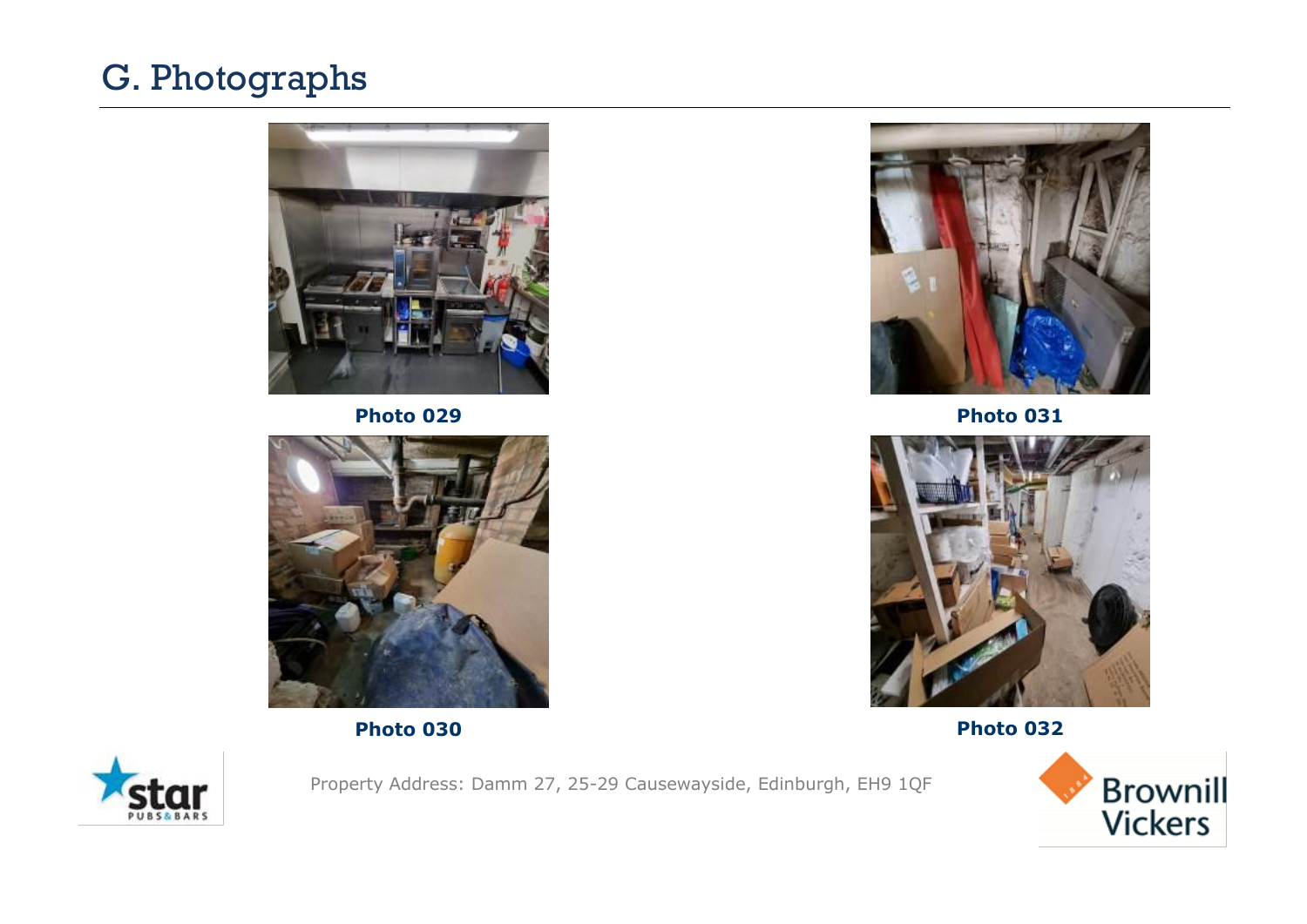

**Photo 033**



**Photo 034**



**Photo 035**



**Photo 036**



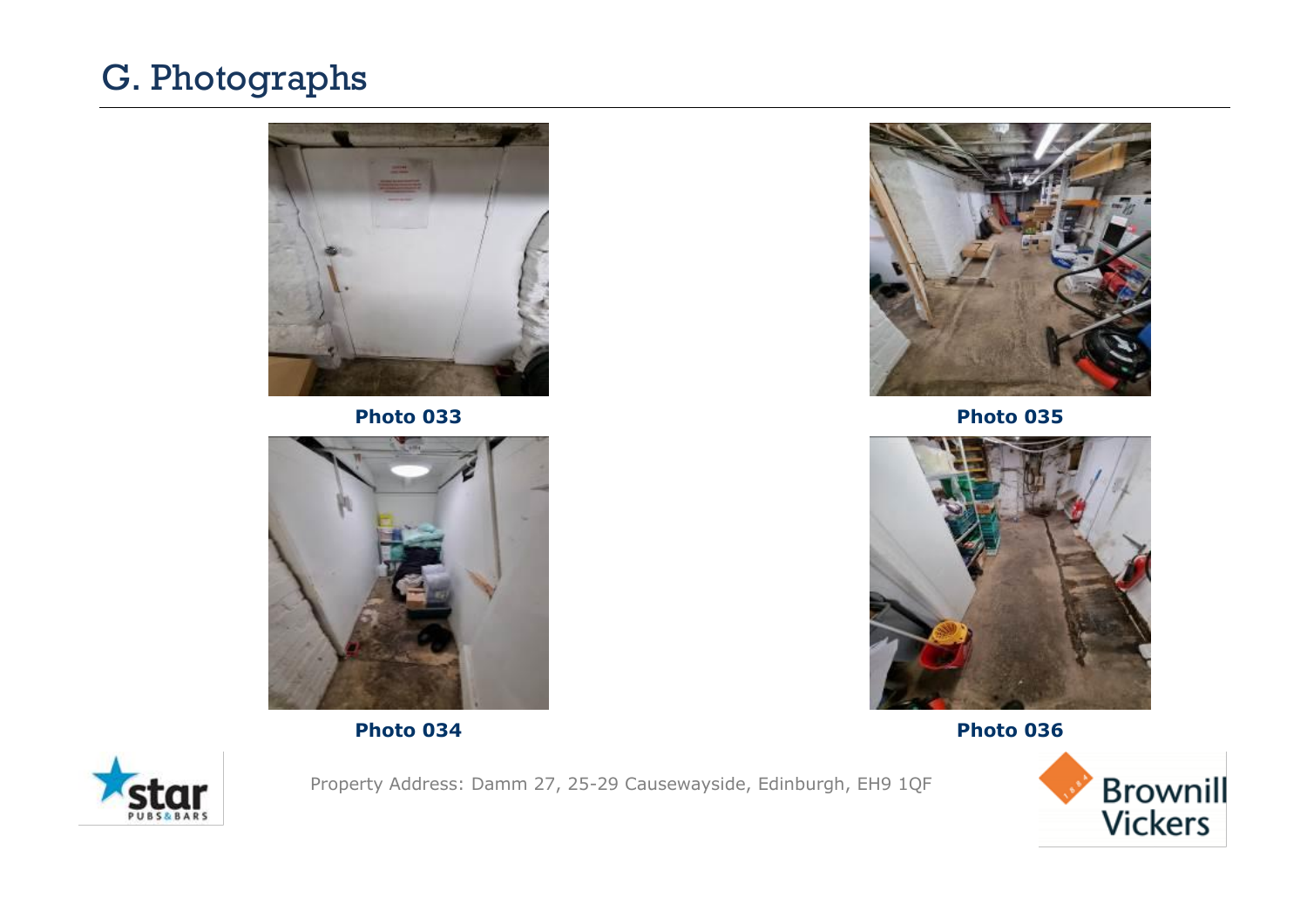

**Photo 037**



**Photo 038**



**Photo 039**



**Photo 040**



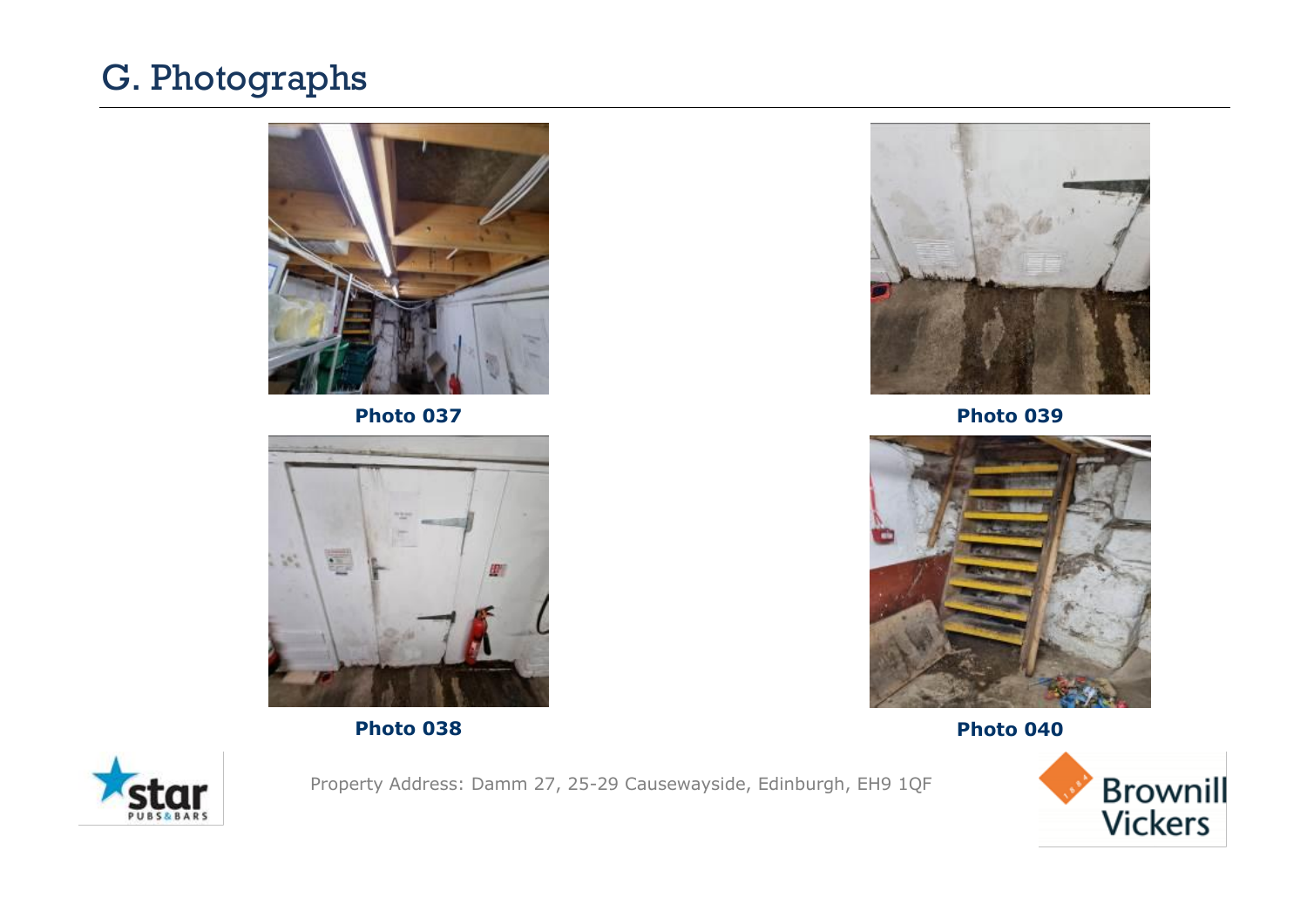

**Photo 041**



**Photo 042**



**Photo 043**



**Photo 044**



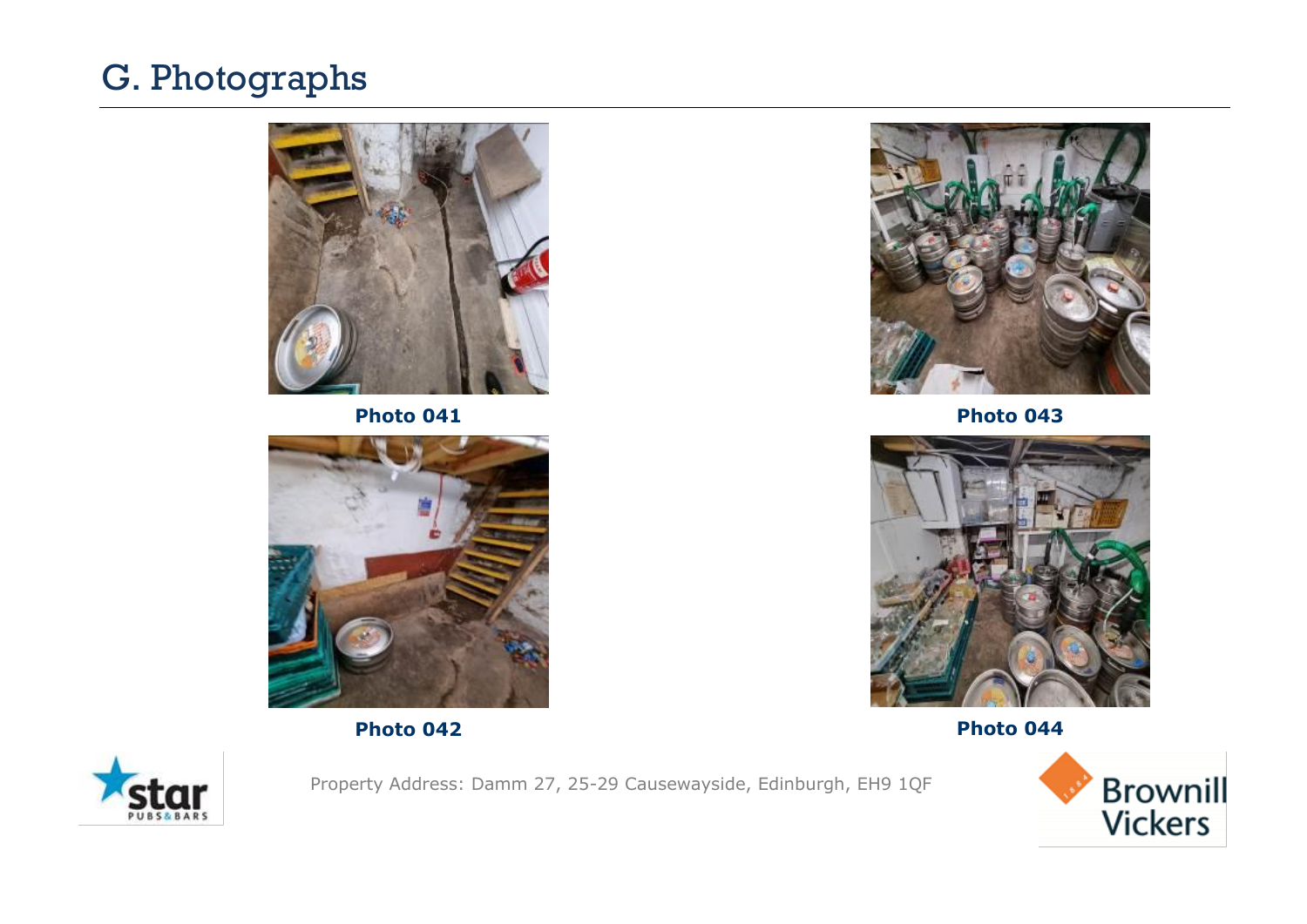

**Photo 045**



**Photo 046**



**Photo 047**



**Photo 048**



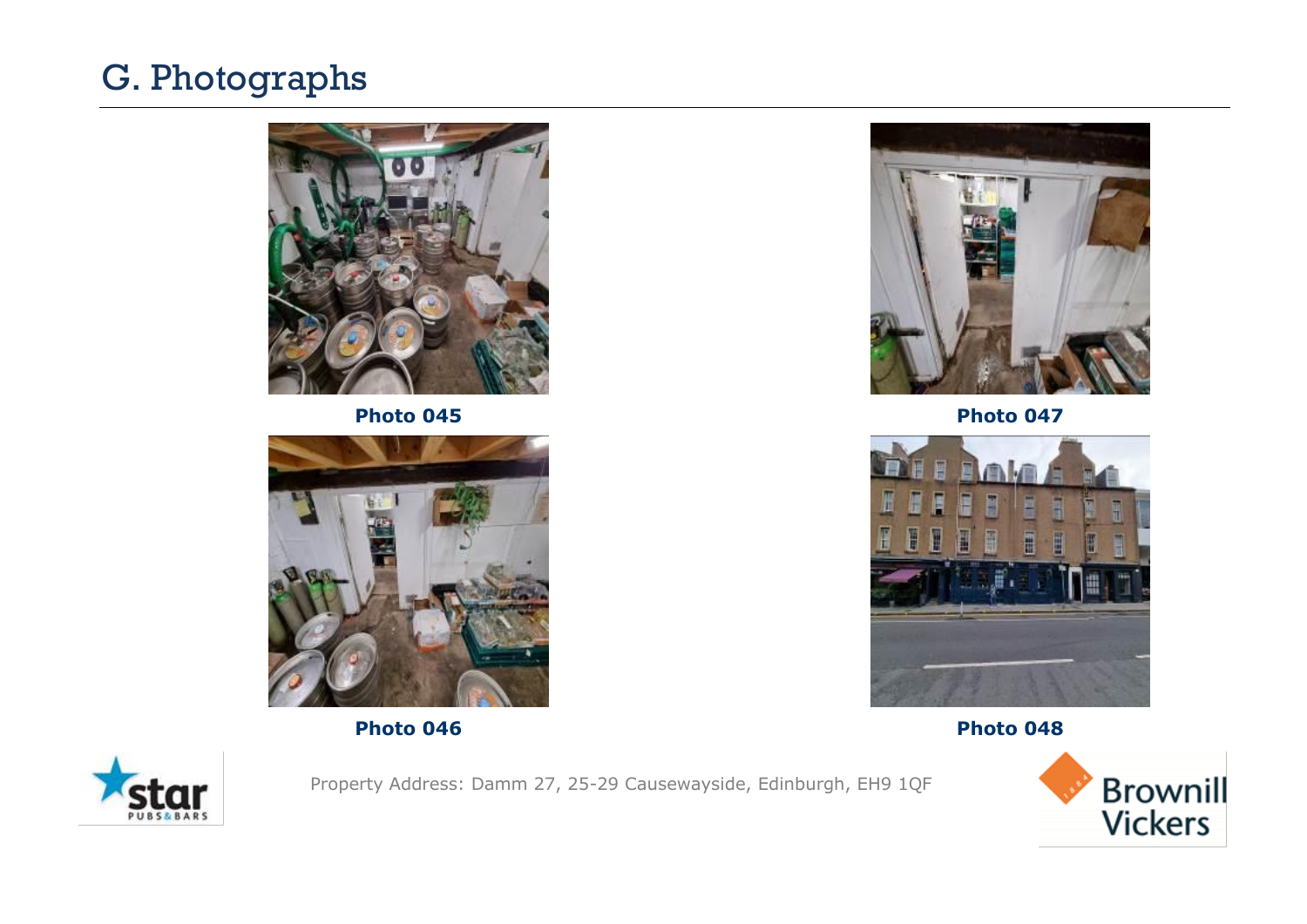

**Photo 049**



**Photo 050**



**Photo 051**



**Photo 052**



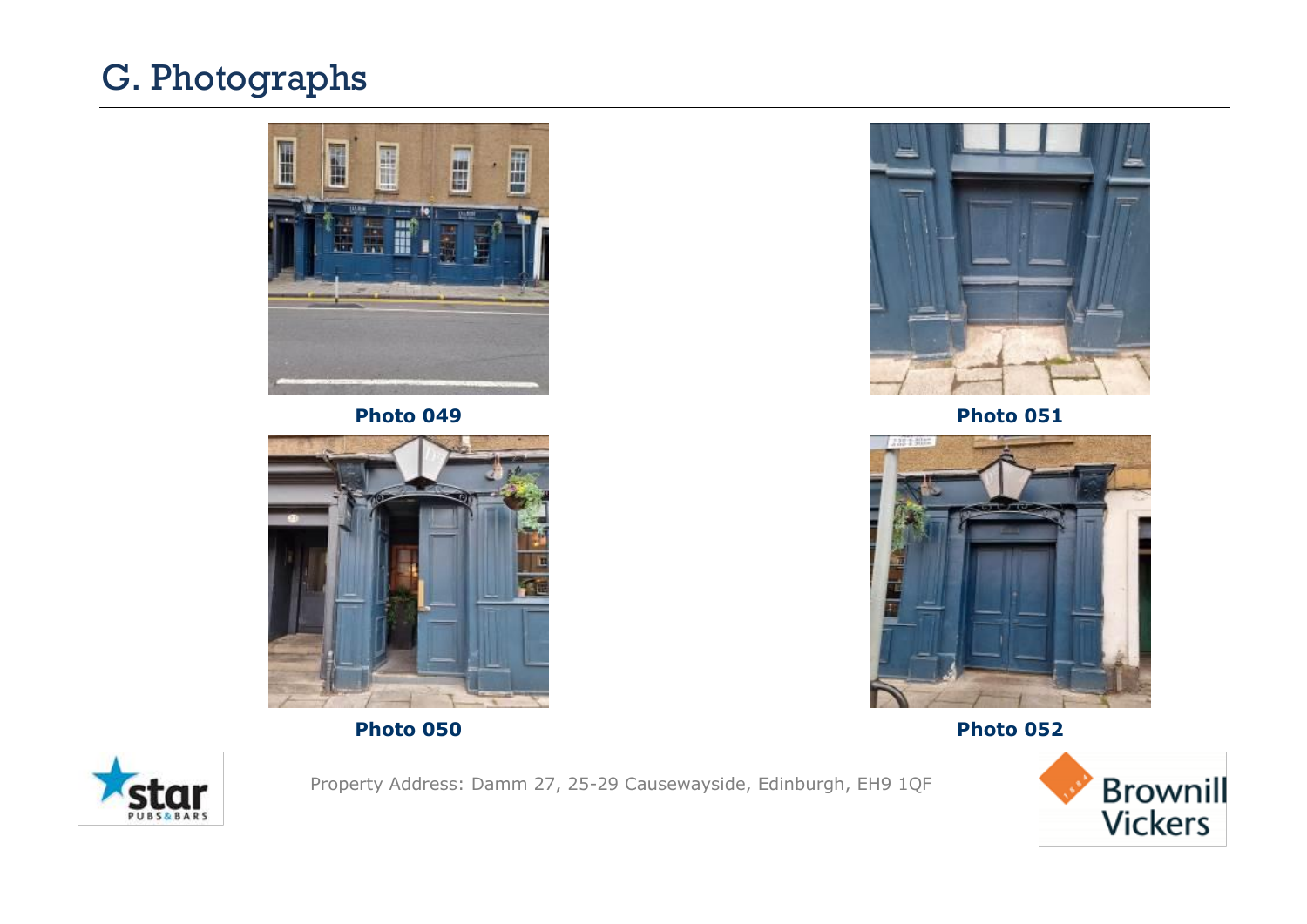#### **H1. Original Document Issue**

| Signature           | "I hereby certify that the preceding Schedule is a true record of the condition of premises at the date of inspection.<br><b>Lee Sidebottom MRICS</b><br>For and on behalf of Brownill Vickers Limited |                                  |                     |  |  |  |  |  |
|---------------------|--------------------------------------------------------------------------------------------------------------------------------------------------------------------------------------------------------|----------------------------------|---------------------|--|--|--|--|--|
| Company             | <b>Brownill Vickers Limited</b>                                                                                                                                                                        |                                  |                     |  |  |  |  |  |
| Address             | 82 Queen Street                                                                                                                                                                                        |                                  |                     |  |  |  |  |  |
| Town                | Sheffield                                                                                                                                                                                              | County                           | South Yorkshire     |  |  |  |  |  |
| Postcode            | <b>S1 2DW</b><br>Phone number                                                                                                                                                                          | 0114290 3306                     |                     |  |  |  |  |  |
| Website             | www.brownillvickers.com                                                                                                                                                                                | Fax number                       | 0114 275 4971       |  |  |  |  |  |
| Email               | lee.sidebottom@brownillvickers.com                                                                                                                                                                     |                                  |                     |  |  |  |  |  |
| Property<br>address | Damm 27, 25-29 Causewayside, Edinburgh, EH9 1QF                                                                                                                                                        |                                  |                     |  |  |  |  |  |
| Client's name       | Star Pubs & Bars                                                                                                                                                                                       | Date this report<br>Was produced | 16th September 2021 |  |  |  |  |  |